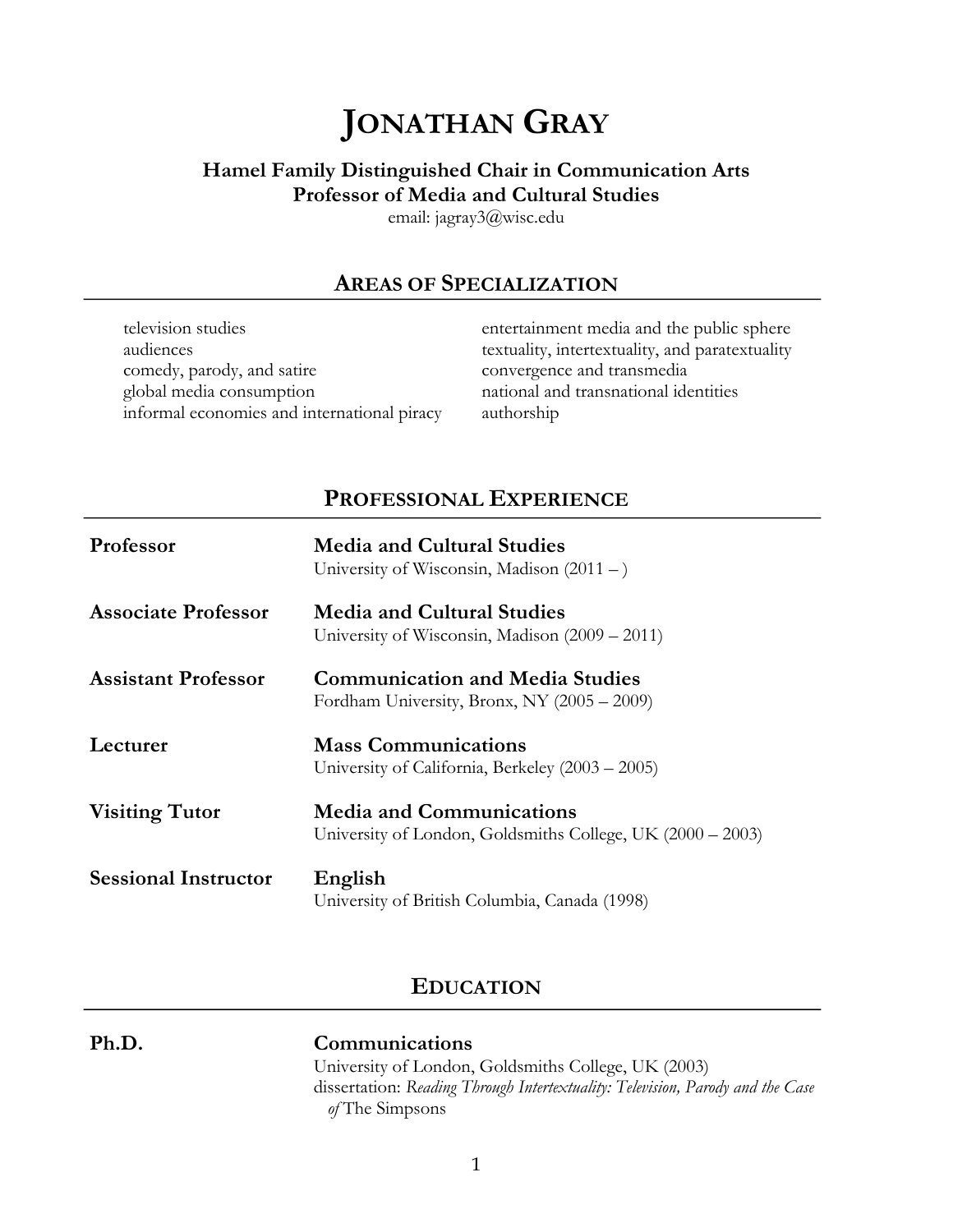| <b>MA</b> (Distinction) | <b>Media and Communication Studies</b><br>University of London, Goldsmiths College, UK (2000)<br>dissertation: "Jest Entertainment: News Parody, Media Literacy<br>Education and the Public Sphere"                              |  |
|-------------------------|----------------------------------------------------------------------------------------------------------------------------------------------------------------------------------------------------------------------------------|--|
| <b>MA</b> (Distinction) | <b>Literature from Commonwealth Countries</b><br>University of Leeds, UK (1997)<br>dissertation: "History's Fool: The Artist's Relationship to History in<br>Michael Ondaatje's Running in the Family and In the Skin of a Lion" |  |
| <b>BA</b> (Honours)     | English<br>University of British Columbia, Canada (1996)                                                                                                                                                                         |  |

# **AWARDS, FELLOWSHIPS, AND DISTINCTIONS**

**Hamel Family Distinguished Chair in Communication Arts**  $2019 +$ 

### **Media Center at Peabody Fellow**

 $2017 - 2019$ 

### **University of Warwick Institute for Advanced Study Visiting Fellow** July 2016

### **Vilas Mid-Career Investigator's Award**

University of Wisconsin, 2015-2017

### **Chancellor's Distinguished Teaching Award**

University of Wisconsin, 2015

### **Member, Board of Jurors**

George Foster Peabody Awards, 2014 – 2020

### **H. I. Romnes Faculty Fellowship**

University of Wisconsin, 2011 – 2016

# **Choice Magazine Top Academic Title**

*Television Entertainment*, 2008

### **Fordham University Faculty Research Grant** 2008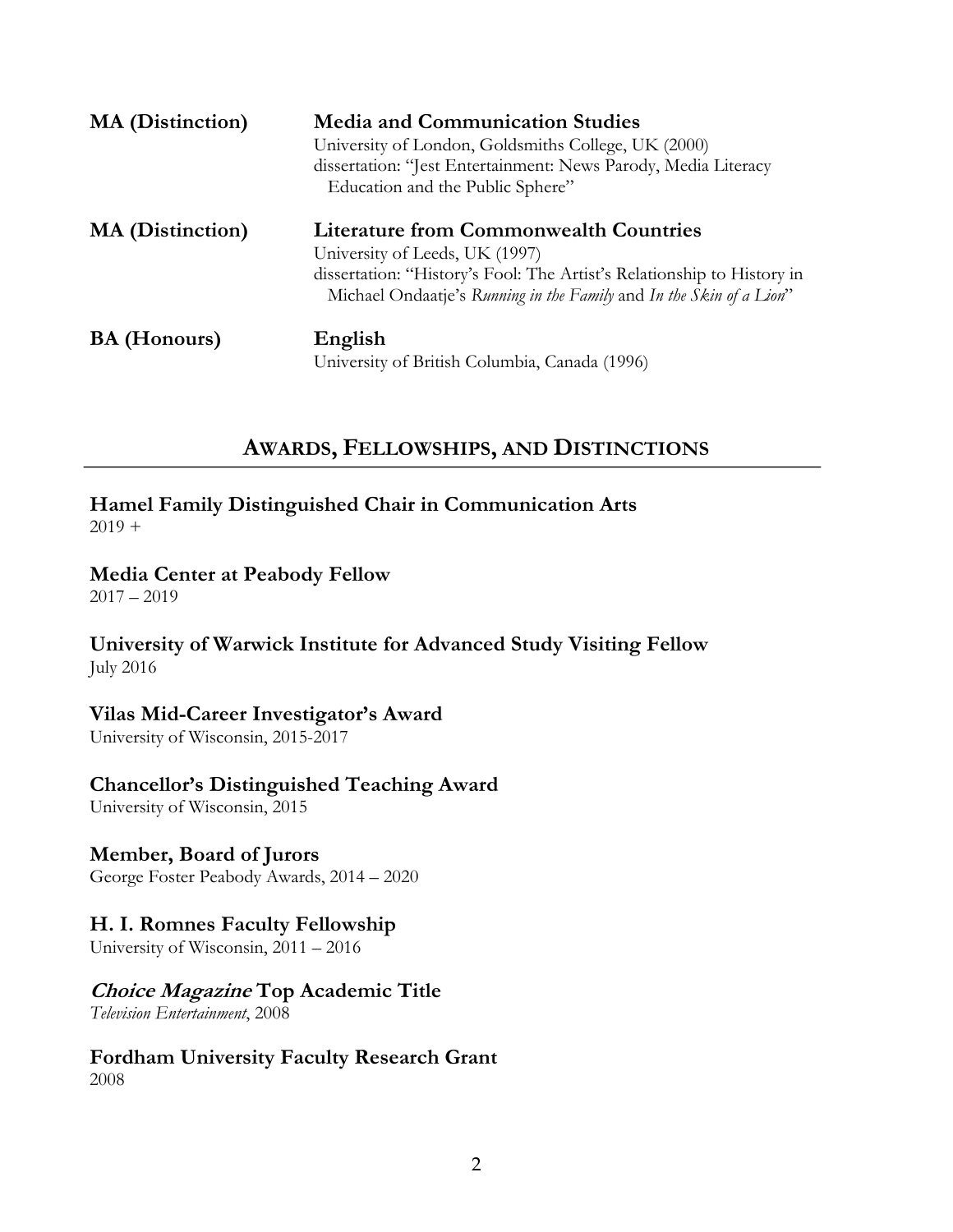### **International Radio and Television Society Foundation Funding**

2008 IRTS & Disney Digital Media Summit

### **National Association of Television Production Executives (NATPE) Faculty Fellowship**

2008

### **Top Paper in Popular Communication Division**

International Communication Association Conference, 2007 & 2003

### **Unsung Hero Commendation**

Undergraduate Experience Survey, University of California, Berkeley, 2005

#### **Arts and Humanities Research Board of United Kingdom Full Studentship** 2000-2003

**London Goodenough Association of Canada Award** 1999-2000

# **Oolichan Books Award as Top of MA in Commonwealth Literature Class**

University of Leeds, 1997

# **University of British Columbia Scholarship**

1995, 1996

# **PUBLICATIONS**

### **-- Monographs --**

(in progress) *Dislike: "Hate," Loathing, and Media Audiences*.

(under contract) *Television Goes to the Movies*. Co-authored with Derek Johnson. Routledge.

- (2018) *Television Studies* 2nd edition. Co-authored with Amanda D. Lotz. Polity. \* includes about 30% new material not in the first edition
- (2012) *Television Studies*. London: Polity. Co-authored with Amanda D. Lotz. 200pp. \* translated into Korean
- (2010) *Show Sold Separately: Promos, Spoilers, and Other Media Paratexts*. New York: NYU Press. 264 pp. \* Introduction translated into Chinese in *China Media Report* 56.4 (2015)

(2008) *Television Entertainment*. New York: Routledge. 224 pp.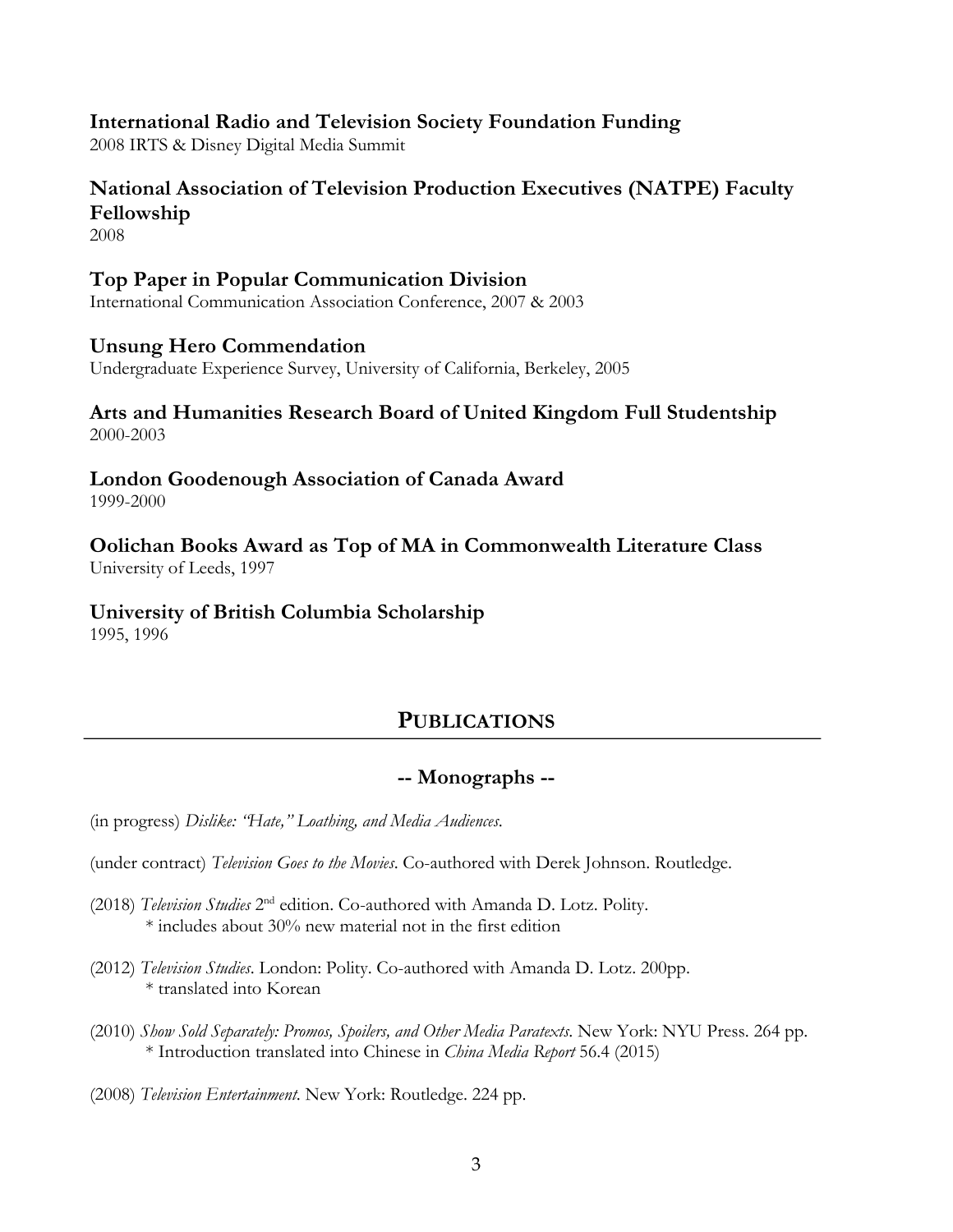(2006) *Watching with The Simpsons: Television, Parody, and Intertextuality*. New York: Routledge. 216 pp. \* Ch. 3 reprinted with additional material and framing interview in *Advertising and Society Quarterly* in 2020

### **-- Edited Collections --**

(2017) *Fandom: Identities and Communities in a Mediated World*, second edition, edited with Cornel Sandvoss & C. Lee Harrington. New York: NYU Press.

\* includes 75% new material not in the first edition

(2017) *Keywords for Media Studies*, edited with Laurie Ouellette. New York: NYU Press. 229 pp. \* translated into Italian: *Parole Chiave per i Media Studies*, trans. Lorenzo Marchese. Roma: minimum fax, 2018.

(2013) *Breaking Boundaries in Political Entertainment Studies*, edited with Dannagal G. Young. Ebook. Los Angeles: USC Annenberg Press.

\* Reprint of below-listed special issue of *International Journal of Communication*

(2013) *A Companion to Media Authorship*, edited with Derek Johnson. Malden, MA: Blackwell. 576 pp.

(2009) *Satire TV: Politics and Comedy in the Post-Network Era*, edited with Jeffrey P. Jones and Ethan Thompson. New York: NYU Press. 288 pp.

(2008) *Battleground: The Media*, a two-volume encyclopaedia, edited with Robin Andersen. Westport, CT: Greenwood. 672 pp.

(2007) *Fandom: Identities and Communities in a Mediated World*, edited with Cornel Sandvoss & C. Lee Harrington. New York: NYU Press. 412 pp.

# **-- Journal & Series Editing --**

(2018+) Chief Editor, *International Journal of Cultural Studies* (a Sage journal).

(2017) "Paratexts, Promos, and Publicity" a special issue of *Critical Studies in Media Communication*, 34.2

(2015+) Co-editor, with Aswin Punathambekar and Adrienne Shaw, of *Critical Cultural Communication* series, NYU Press.

(2007 – 2012) Co-editor, with Cornel Sandvoss and C. Lee Harrington, of *Popular Communication: The International Journal of Media and Culture* (a Taylor and Francis journal).

(2013) "Breaking Boundaries: Working Across the Methodological and Epistemological Divide in the Study of Political Entertainment," a special issue of *International Journal of Communication*, co-edited with Dannagal G. Young, Vol. 7.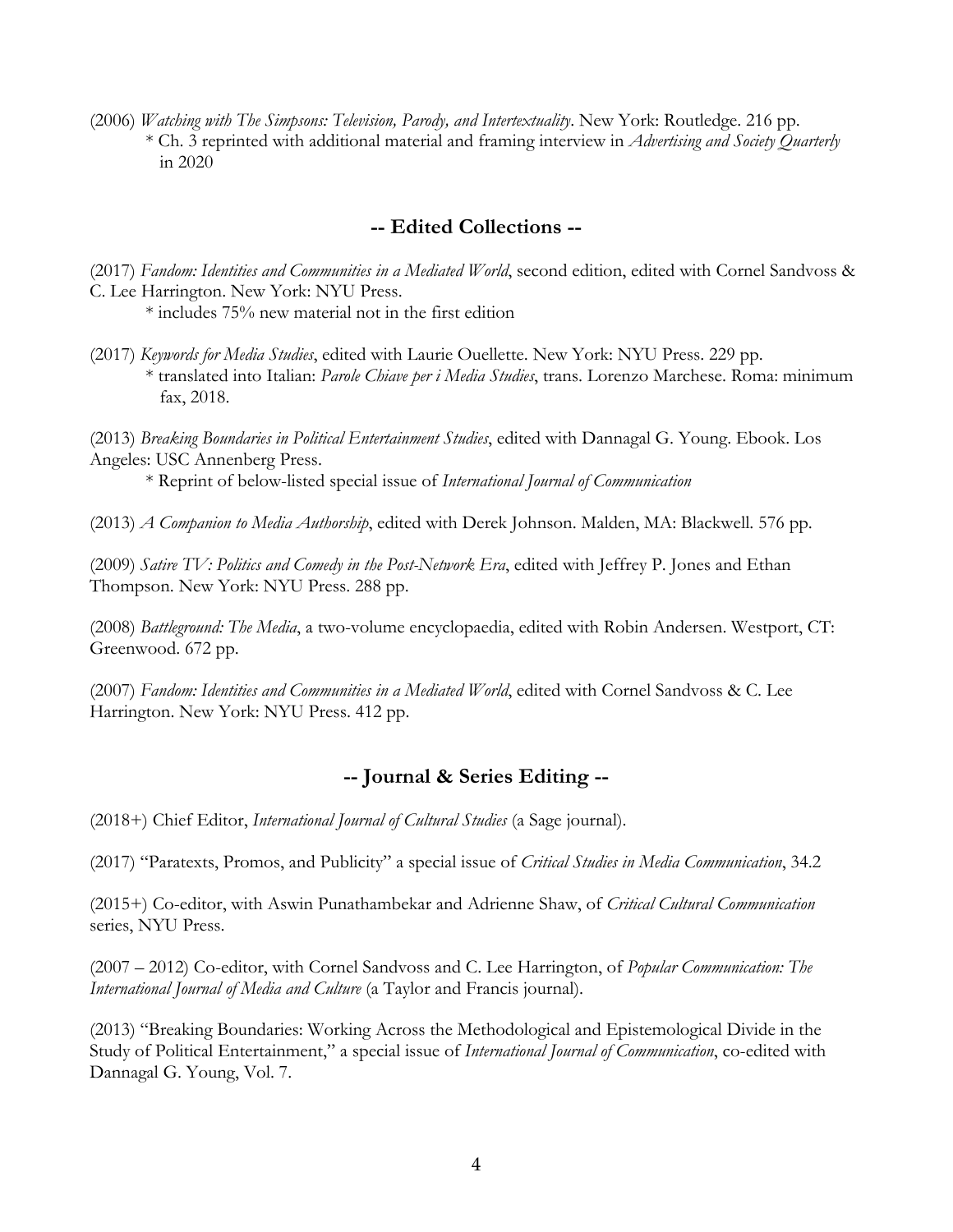(2009) "Games and Convergence," an In Focus section of *Cinema Journal* 49.1.

# **-- Journal Articles --**

(2017) "Reviving Audience Studies," *Critical Studies in Media Communication* 34.1.

(2016) "Hidden: Studying Media Dislike and its Meaning," with Sarah Murray, *International Journal of Cultural Studies* 19.4 (July).

(2014) "Scales of Cultural Influence: Malawian Consumption of Foreign Media," *Media, Culture and Society* 36.7 (October).

(2013) "La Textualité des Réseaux" (translated by Lucie Mérijeau and Barbara Labord), in Marta Boni, Adrienne Boutang, Barbara Laborde, and Lucie Mérijeau (eds), *Théorème* 17 (*Networking Images: Approches Interdisciplinaires des Images en Réseau*).

(2012) "Of Snowspeeders and Imperial Walkers: Fannish Play at the Wisconsin Protests," *Transformative Works and Culture* 10.

(2011) "Mobility Through Piracy, Or How Steven Seagal Got to Malawi," *Popular Communication: The International Journal of Media and Culture* 9.2 (May).

(2010) "'Coming Up Next': Promos in the Future of Television and Television Studies," *Journal of Popular Film and Television* 38.2.

(2010) "Entertainment Studies and Media/Cultural/Communication/Etc. Studies," *Continuum: Journal of Media and Cultural Studies* 24.6.

(2008) "Television Pre-Views and the Meaning of Hype," *International Journal of Cultural Studies* 11.1 (March).

(2007) "Imagining America: *The Simpsons* Go Global," *Popular Communication* 5.2 (May). \* Reprinted in Tanner Mirrlees and Joseph Kispal-Kovacs (eds), *The Television Reader: Critical Perspectives in Canadian and US Television Studies*. Toronto: Oxford University Press Canada, 2013.

(2007) "Speculation on Spoilers: *Lost* Fandom, Narrative Consumption, and Rethinking Textuality," with Jason Mittell, *Particip@tions: International Journal of Audience Research* 4.1.

(2005) "Anti-Fandom and the Moral Text: *Television Without Pity* and Textual Dislike," *American Behavioral Scientist* 48.7 (March).

(2005) "Television Teaching: Parody, *The Simpsons* and Media Literacy Education," *Critical Studies in Media Communication* 22.3 (August).

(2003) "New Audiences, New Textualities: Anti-Fans and Non-Fans," *International Journal of Cultural Studies* 6.1 (March).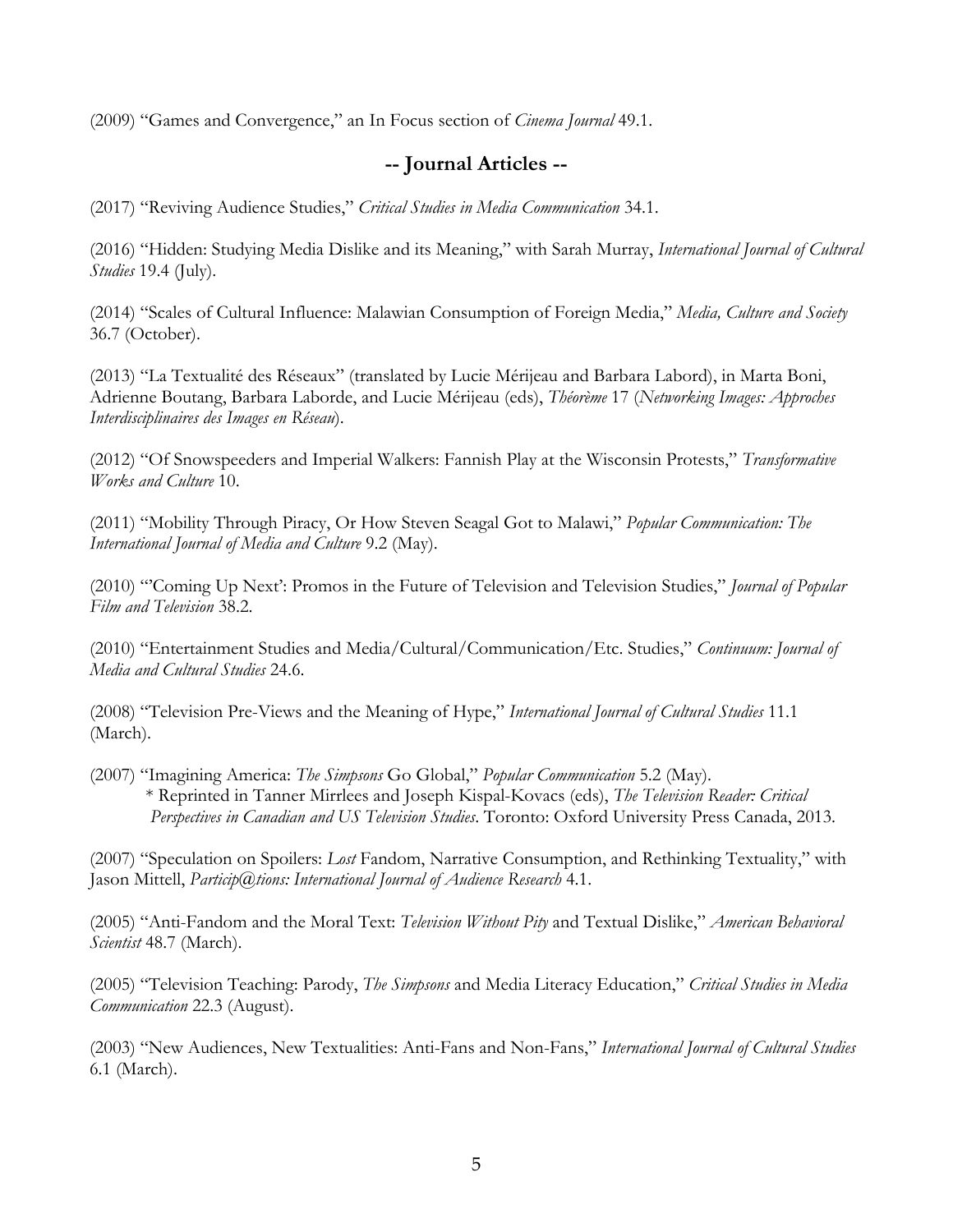(2001) "'One Ring to Rule Them All': Pre-Viewers and Pre-Texts of the *Lord of the Rings* Films," with Bertha Chin, *Intensities: The Journal of Cult Media* 2.

### **-- Chapters in Edited Collections --**

(2020, forthcoming) "All This Has Happened Before: Mythic Repetition in the Film-to-Television Reboot," with Nicholas Benson, in Daniel Herbert and Constantine Verevis (eds), *Film Reboots*. Edinburgh: Edinburgh University Press.

(2019, forthcoming) "Family Sitcoms' Political Front," with Taylor Cole Miller, in Henry Jenkins, Sangita Shresthova, and Gabriel Peters-Lazaro (eds), *Popular Culture and the Civic Imagination: A Casebook*. New York: NYU Press.

(2019, forthcoming) "Off-Screen Educational Television and the Social Value of Children's Paratexts," in Jeffrey P. Jones and Ethan Thompson (eds), *Television History, The Peabody Archive, and Cultural Memory*. Athens: University of Georgia Press.

(2019) "'Always There Are Two': Repetition, Originality, and *The Force Awakens*," in William Proctor and Richard McCulloch (eds), *Disney's Star Wars: Forces of Production and Promotion*. Iowa City: University of Iowa Press.

(2019) "How Do I Hate Thee? Let Me Count the Ways," in Melissa Click (ed.), *Anti-Fandom: Dislike and Hate in the Digital Age*. New York: NYU Press.

(2018) "Disney Junior: Imagining Industrial Intertextuality," with Kyra Hunting, in Derek Johnson (ed.), *From Networks to Netflix: A Guide to Changing Channels*. New York: Routledge.

(2018) "Intertexts and Paratexts," in Michael Kackman and Mary Celeste Kearney (eds), *The Craft of Media Criticism: Critical Media Studies in Practice*. New York: Routledge.

(2017) "Text," in Laurie Ouellette and Jonathan Gray (eds), *Keywords in Media Studies*. New York: NYU Press.

(2017) "Why Still Study Fans?," with Cornel Sandvoss & C. Lee Harrington, in *Fandom: Identities and Communities in a Mediated World*, edited by Jonathan Gray, Cornel Sandvoss, & C. Lee Harrington. New York: NYU Press.

(2016) "The Politics of Paratextual Ephemeralia," in Sara Pesce and Paolo Noto (eds), *The Politics of Ephemeral Digital Media: Permanence and Obsolescence in Paratexts*. New York: Routledge.

(2014) "In the Game: The Creative and Textual Constraints of Licensed Videogames," in Denise Mann (ed.), *Wired TV*. New Brunswick, NJ: Rutgers University Press.

(2013) "*The Amazing Race*: Global Othering," in Jason Mittell and Ethan Thompson (eds), *How To Watch TV*. New York: NYU Press.

(2013) "Introduction: The Problem of Media Authorship," with Derek Johnson, in Jonathan Gray and Derek Johnson (eds), *A Companion to Media Authorship*. Malden, MA: Blackwell.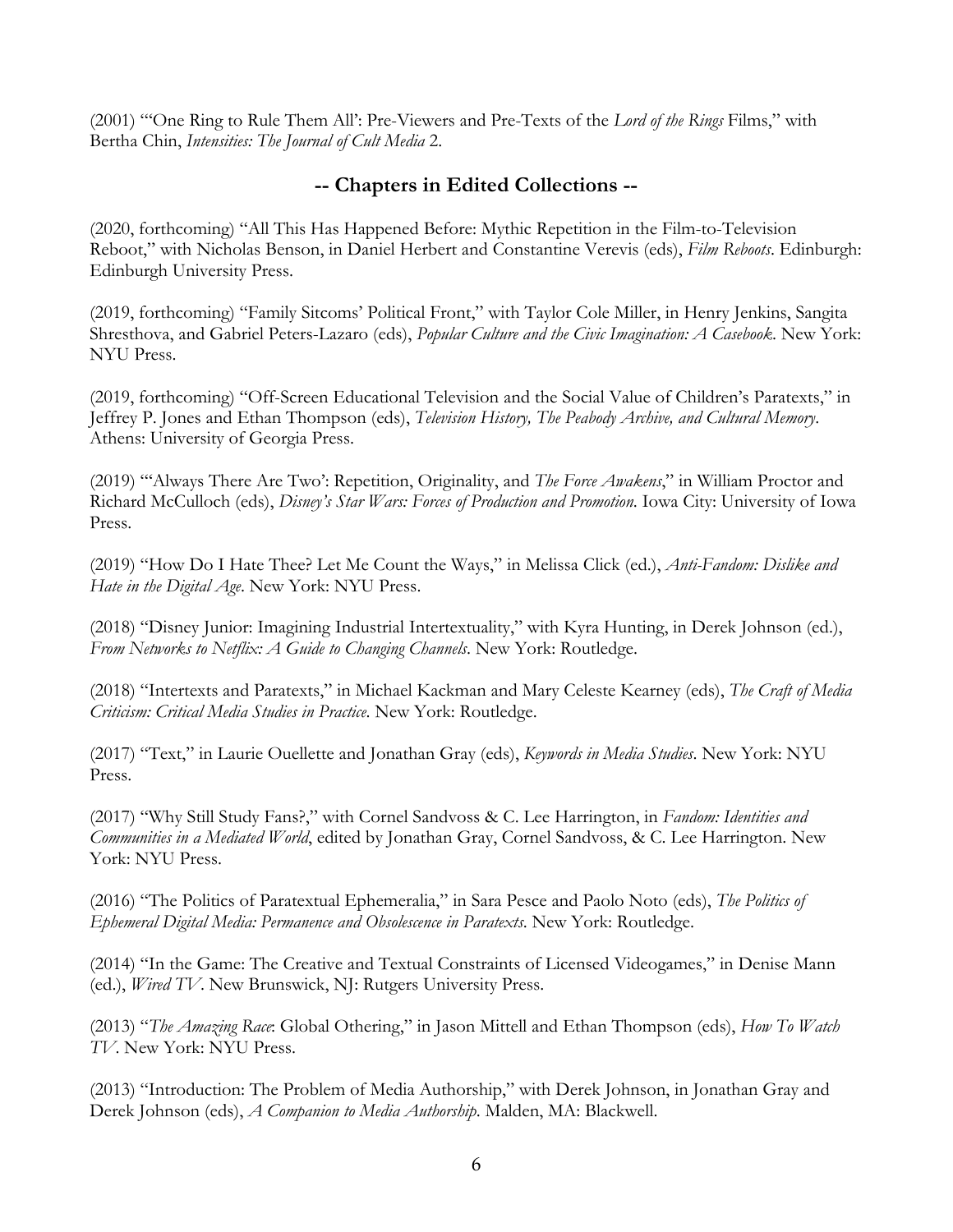(2013) "It's All Part of the Game: The Emergence of Narrative and Meaning in Play," with Meagan Rothschild and Amanda Ochsner, in Matthew Wysocki (ed.), *Ctrl-Alt-Play: Essays on Control in Video Gaming*. Jefferson, NC: McFarland.

(2013) "The Use Value of Authors," in Henry Jenkins, Sam Ford, and Joshua Green (eds), *Spreadable Media* – online accompanying material. New York: NYU Press, http://spreadablemedia.org/essays/gray/#.URlzEUR1FpE

(2013) "When is the Author?", in Jonathan Gray and Derek Johnson (eds), *A Companion to Media Authorship*. Malden, MA: Blackwell.

(2011) "Fan Cultures and Fan Communities," with Kristina Busse, in Virginia Nightingale (ed.), *The Handbook of Media Audiences*. Malden, MA: Blackwell.

(2011) "From Whence Came Cartman: *South Park*'s Satiric Lineage," in Brian Cogan (ed.), *Deconstructing South Park: Critical Examinations of Animated Transgression*. Lanham, MD: Lexington Books.

(2010) "The Reviews Are In: TV Critics and the (Pre)Creation of Meaning," in Michael Kackman, et al. (eds), *Flow TV: Essays on a Convergent Medium*. New York: Routledge.

(2010) "Texts That Sell: The Culture in Promotional Culture," in Melissa Aronczyk & Devon Powers (eds), *Blowing Up the Brand: Critical Perspectives on Promotional Culture*. New York: Peter Lang.

(2009) "Cinderella Burps: Gender, Performance, and the Dating Show," in Susan Murray & Laurie Ouellette (eds), *Reality TV: Remaking Television Culture* 2nd Ed. New York: NYU Press.

(2009) "Not in Portland Anymore: *Lost* and its International Others," in Roberta E. Pearson (ed.), *Reading Lost: Perspectives on a Hit Television Show*. London: I. B. Tauris

(2009) "The State of Satire, The Satire of State" with Jeffrey Jones and Ethan Thompson, in Jonathan Gray, Jeffrey P. Jones, and Ethan Thompson (eds), *Satire TV: Politics and Comedy in the Post-Network Era*. New York: NYU Press.

(2009) "Throwing Out the Welcome Mat: Public Figures as Guests and Victims in TV Satire," in Jonathan Gray, Jeffrey P. Jones, and Ethan Thompson (eds), *Satire TV: Politics and Comedy in the Post-Network Era*. New York: NYU Press.

(2007) "The News: You Gotta Love It," in *Fandom: Identities and Communities in a Mediated World*, edited by Jonathan Gray, Cornel Sandvoss, & C. Lee Harrington. New York: NYU Press. \* Reprinted in second edition.

(2007) "When Gen-X Met the X-Men: Re-Textualizing Comic Book Film Reception," with Neil Rae, in Ian Gordon, Mark Jancovich, & Matthew McAllister (eds), *Films and Comic Books*. Oxford: University of Mississippi Press.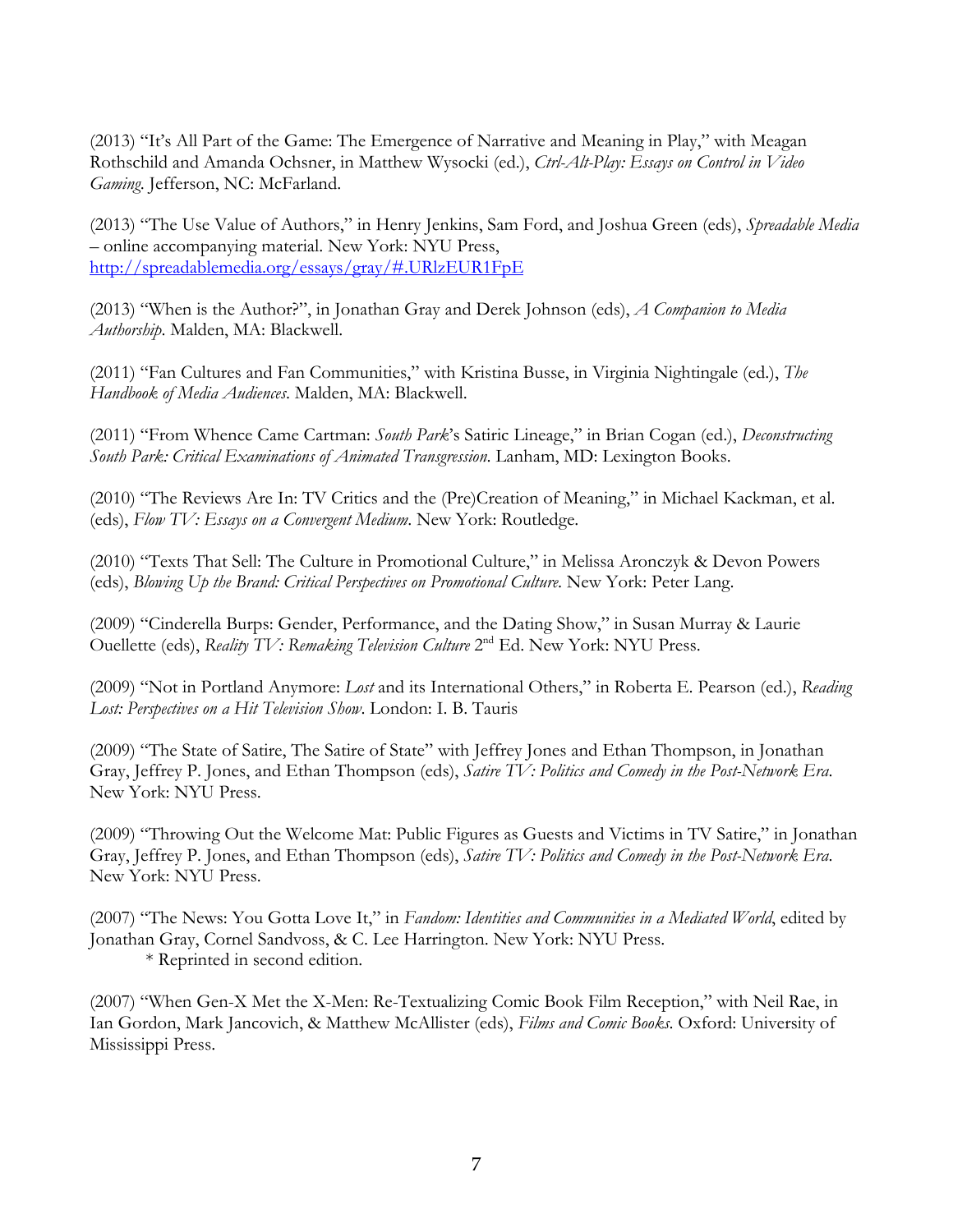(2007) "Why Study Fans?," with Cornel Sandvoss & C. Lee Harrington, in *Fandom: Identities and Communities in a Mediated World*, edited by Jonathan Gray, Cornel Sandvoss, & C. Lee Harrington. New York: NYU Press.

(2006) "Bonus Material: The DVD Layering of *The Lord of the Rings*," in Ernest Mathijs (ed.), *The Lord of the Rings: Popular Culture in Global Context*. New York: Wallflower.

(2005) "Scanning the Replicant Text," in Will Brooker (ed.) *The Blade Runner Experience: The Legacy of a Science Fiction Classic*. New York: Wallflower.

# **-- Encyclopaedia Entries --**

(2008) "Dating Shows"; "Nationalism and the Media"; "New News Satire"; "Political Entertainment"; "Resistance: Audience Reading Against the Grain"; "Transmedia Storytelling" (with Ivan Askwith). In Robin Andersen & Jonathan Gray (eds), *Battleground: The Media*. Westport, CT, Greenwood.

(2008) "The Onion"; "The Simpsons"; "South Park." In *American Countercultures: An Encyclopedia of Noncomformists, Alternative Lifestyles, and Radical Ideas in US History*. Armonk, NY: M. E. Sharpe.

### **-- Reviews --**

(2016) Review. *Cultural Science: A Natural History of Stories, Demes, Knowledge and Innovation*, by John Hartley and Jason Potts. In *Communication and the Public* 1.3.

(2016) Review. *Videoland: Movie Culture at the American Video Store*, by Daniel Herbert. In *Cultural Studies* (published online first).

(2007) Review. *Convergence Culture: Where Old and New Media Collide*, and *Fans, Bloggers, and Gamers: Exploring Participatory Culture*, both by Henry Jenkins, New York, NYU Press, 2006. In *Scope: Institute of Film Studies Journal* 8 (June).

(2005) Review. *The Audience in Everyday Life: Living in a Media World*, by S. Elizabeth Bird, New York, Routledge, 2003; and *Genre and Television: From Cop Shows to Cartoons in American Culture*, by Jason Mittell, New York, Routledge, 2004. In *Popular Communication* 3.2.

(2003) Review. *Prime Time Animation: Television Animation and American Culture*, edited by Carol A. Stabile and Mark Harrison, New York, Routledge, 2003. In *International Journal of Cultural Studies* 6.4.

(2003) "Critiquing the Critics: On *Teleparody*." Review of *Teleparody: Predicting and Preventing the Television Discourse of Tomorrow*, edited by David Lavery and Angela Hague, New York, Wallflower, 2002. In *Film-Philosophy* 7.17.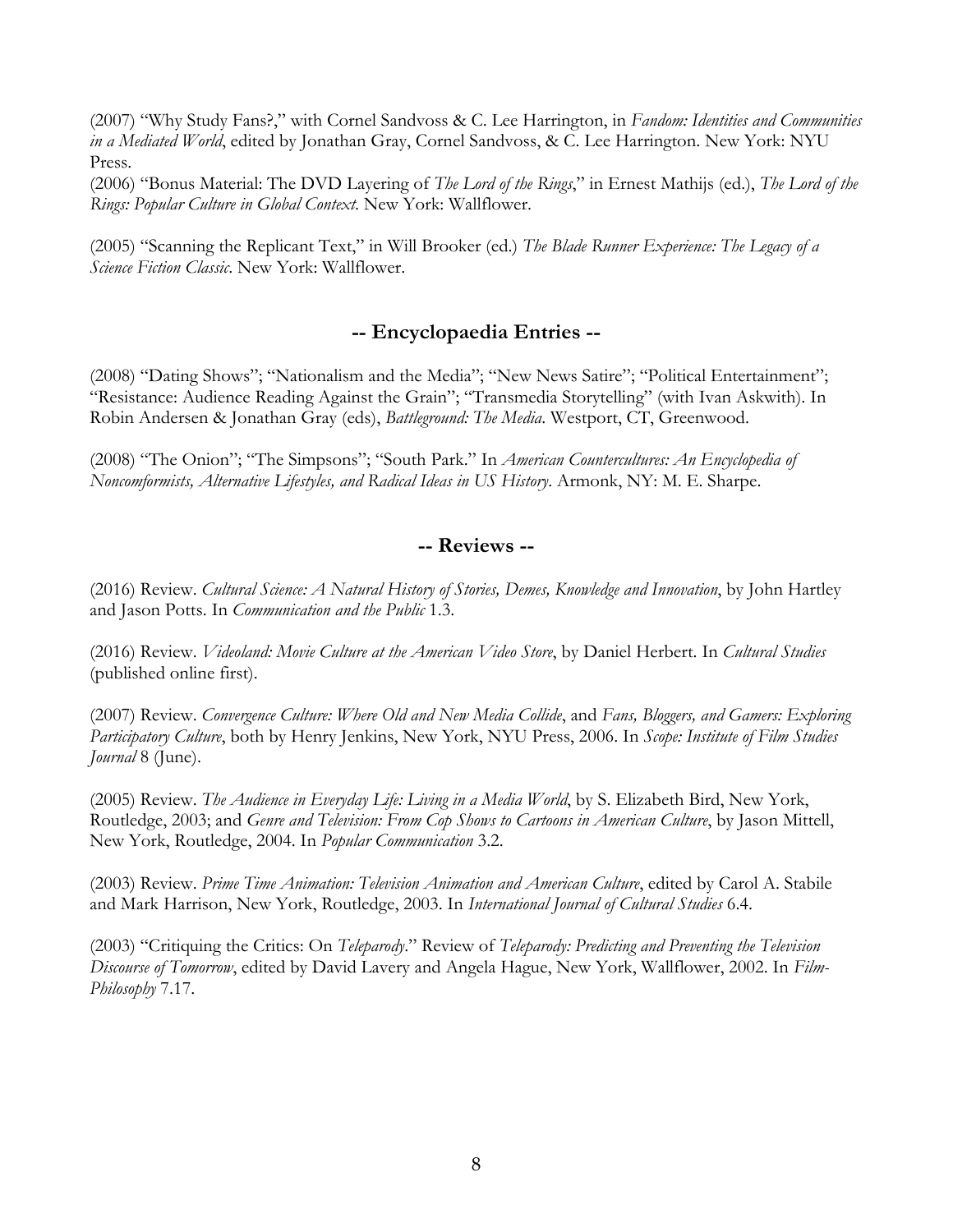### **-- Prefaces, Editorials, Introductions, Dialogues, Afterwords, and Responses --**

(2019) "Editorial: What is Cultural Studies?", with Jean Burgess, Paul Frosh, Anthony Fung, Myria Georgiou, and Lori Kido Lopez, in *International Journal of Cultural Studies* 22.1.

(2017) "'Not Merely Para': Continuing Steps in Paratextual Research," in *Critical Studies in Media Communication* 34.2.

(2015) "Afterword: Studying Media With and Without Paratexts." In Lincoln Geraghty (ed.) *Popular Media Cultures: Fans, Audiences and Paratexts*. London: Palgrave MacMillan.

(2014) "Participations: Dialogues on the Participatory Promise of Contemporary Culture and Politics. Part I: Creativity," with Sarah Banet-Weiser, Nancy K. Baym, Francesca Coppa, David Gauntlett, Henry Jenkins, and Adrienne Shaw," *International Journal of Communciation* 8.

(2013) "Is There a Paratext in this Class?", in "Paratexts and Pedagogy," *Cinema Journal Teaching Dossier* 1.3 http://www.teachingmedia.org/cinema-journal-teaching-dossier/

(2013) "A Robust and Dynamic Field: A Response to John Corner," with Amanda D. Lotz. In *Media, Culture and Society* 35.8, 1019-22.

(2013) "Breaking Boundaries: Working Across the Methodological and Epistemological Divide in the Study of Political Entertainment," *International Journal of Communication* 7.

(2010) "Reading Fiske and Understanding the Popular," a dialogue with Kevin Glynn and Pamela Wilson, *Understanding Popular Culture* by John Fiske. New York: Routledge.

(2009) "Moving Between Platforms: Film, Television, Gaming, and Convergence," for "Games and Convergence," an In Focus section of *Cinema Journal* 49.1.

### **-- Interviews --**

(2013) "Transmedia Architectures of Creation: An Interview with Ivan Askwith," in Jonathan Gray and Derek Johnson (eds), *A Companion to Media Authorship*. Malden, MA: Blackwell.

(2013) "'We Never Do Anything Alone': An Interview on Academic Authorship with Kathleen Fitzpatrick," with Derek Johnson, in Jonathan Gray and Derek Johnson (eds), *A Companion to Media Authorship*. Malden, MA: Blackwell.

### **-- Annotated Bibliographies --**

(2013) "Television Comedy," with Nick Marx. In Krin Gabbard (ed.), *Oxford Bibliographies in Cinema and Media Studies*. New York: Oxford University Press.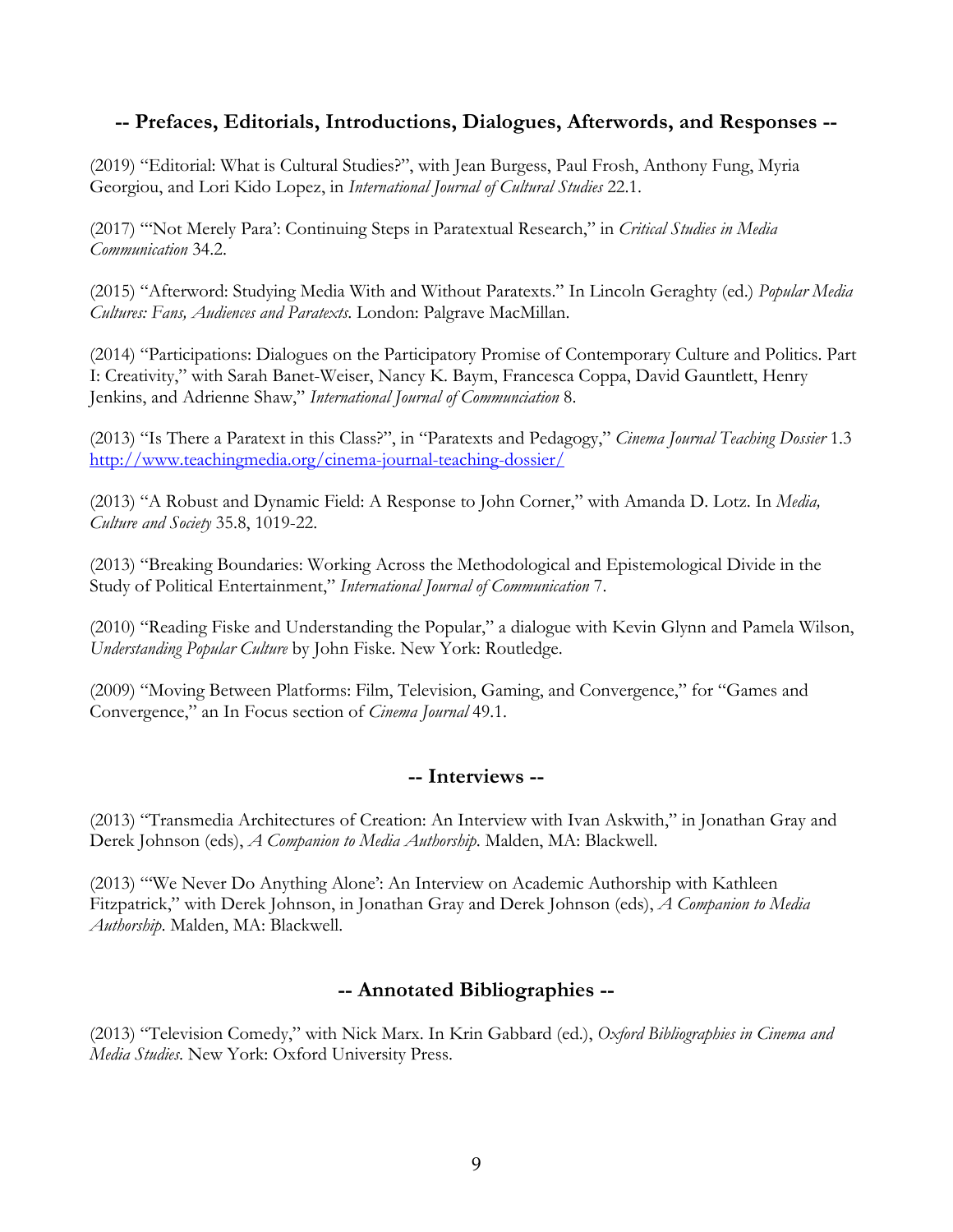### **-- Online Columns, Curating, and Blogging --**

(2017+) http://jonathangray.commarts.wisc.edu Occasional blog posts and reviews

(2009 – 2016) Author, Co-Founder, Senior Editor of *Antenna: Responses to Media and Culture* (http://blog.commarts.wisc.edu) Antenna published over 1000 posts by over 300 authors, averaging several a week

Author of 35 posts

(2007 – 2015) Author of *The Extratextuals: Up the Content Stream Without a Paddle*, a media blog. (http://www.extratextual.tv) Author of 250 posts *(n.b: site was hacked in late August, 2015. I couldn't fix it, so it's now defunct)*

(2006 – 2014) Author / Curator, *Media Commons: In Media Res* (http://mediacommons.futureofthebook.org/videos/) "Silly Elephants Dancing Without Meaning? On 'Paratexts Without Texts'" "The Beauty and Ugliness of Advertising" "Throwing Out the Welcome Mat: Guests and Victims on Television Satire" "Springfield, Iraq"

(2005 – 2014) Author / Columnist, *Flow TV* (http://flowtv.org/) "How Can We Tell the Future?" (19) "Mommy, Is That a Boy Text or a Girl Text?" (6.1) "Hate, Dislike, Disgust, Distemper, and Distaste" (4.11) "Is New News Better Than No News?" (4.7) "Introducing Television" (4.3) "Merging With Diversity, Or, Got MLK?" (3.11) "Speculation With Spoilers" (3.7) "The August Audience" (3.3)

### **KEYNOTE ADDRESSES**

| (2016) "Text To Be Confirmed"<br>Paratextual Media and Memory Symposium                                                                                                                                     | University of Warwick<br>Coventry, England<br>July $4^{\text{th}}$      |
|-------------------------------------------------------------------------------------------------------------------------------------------------------------------------------------------------------------|-------------------------------------------------------------------------|
| (2016) "X Marks the Spot: How We Get to Television Shows and Why<br>It Matters" & "An Angry Voice: What it Means to Dislike Media"<br>Zhejiang U Summer School on Communication Theory and Research Methods | Yunnan University<br>Kunming, China<br>June $21^{st} - 29^{th}$         |
| (2016) "Swipe for More: Satire, Play, and Citizenship on the Move"<br>Body, Lived Space, and Mobile Media                                                                                                   | Penn Wharton China Center<br>Beijing, China<br>June $18^{th} - 19^{th}$ |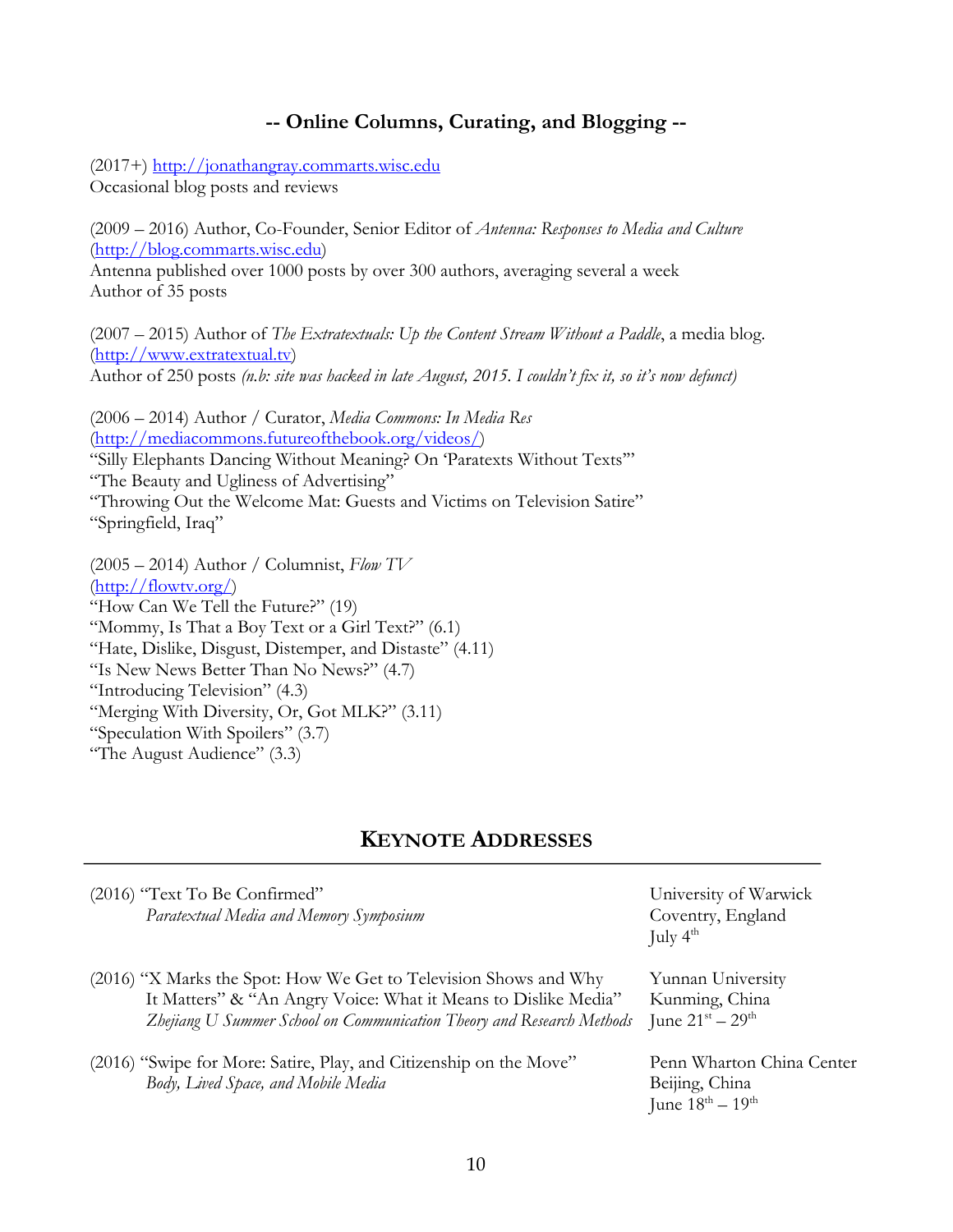- (2014) "Cheap, Quick, Crude, and Important: Limited Animation, Université Sorbonne Satire, and Kids" Nouvelle, Paris, France *Full or Limited? The "Quality" of Animation on TV* November  $6<sup>th</sup> - 7<sup>th</sup>$
- (2014) "Popular Politics and Political Entertainment," "Comedy and Zhejiang University Transgression," & "Parody and Satire" Hangzhou, China *Playful Contention and Civic Communication in China: Zhejiang U* May 30<sup>th</sup> – June 4<sup>th</sup> *Summer School on Communication Theory and Research Methods*
- (2013) "Paratextual Politics and Power" University of Bologna *Ephemeral Media: Time, Persistence and Transience in Contemporary* Bologna, Italy *Screen Culture* May  $20^{th} - 21^{st}$
- (2013) "21 Grams of Text: Adaptation and the Textual Soul" University of Sunderland *Adventures in Textuality: Adaptation in the Twenty-First Century* Sunderland, England
- (2012) "Telling Time: Serial Television's Experiences of Time" Victoria University *Film and History Association of Australia and New Zealand* Melbourne, Australia
- (2011) "The Audience of the Rest of the Text: Hype, Spinoffs, Northwest Missouri State Extratexts, Paratexts, and Reception" University, Maryville, MO *Reception Study Society Conference* September 8<sup>th</sup> – 10<sup>th</sup>
- (2011) "Show Sold Separately: Hype, Paratexts, and Convergence" Université Sorbonne *Interdisciplinary Approaches to the Notion of Networks* Nouvelle, Paris, France
- (2009) "Malawian Media Circulation and Consumption" MIT *MIT Communications Forum*  $\qquad \qquad$  Cambridge, MA

April  $3^{\text{rd}} - 4^{\text{th}}$ 

December  $2<sup>nd</sup> - 5<sup>th</sup>$ 

March  $17<sup>th</sup> - 18<sup>th</sup>$ 

April 23rd

# **INVITED TALKS & LECTURES**

(2019) "What Happened to *The Simpsons*? A History" University of Maine

(2019) "Dislike: 'Hate' and Loathing in Media Audiences" Chinese University of

Farmington, ME November 13<sup>th</sup>

Hong Kong Shatin, Hong Kong August 23rd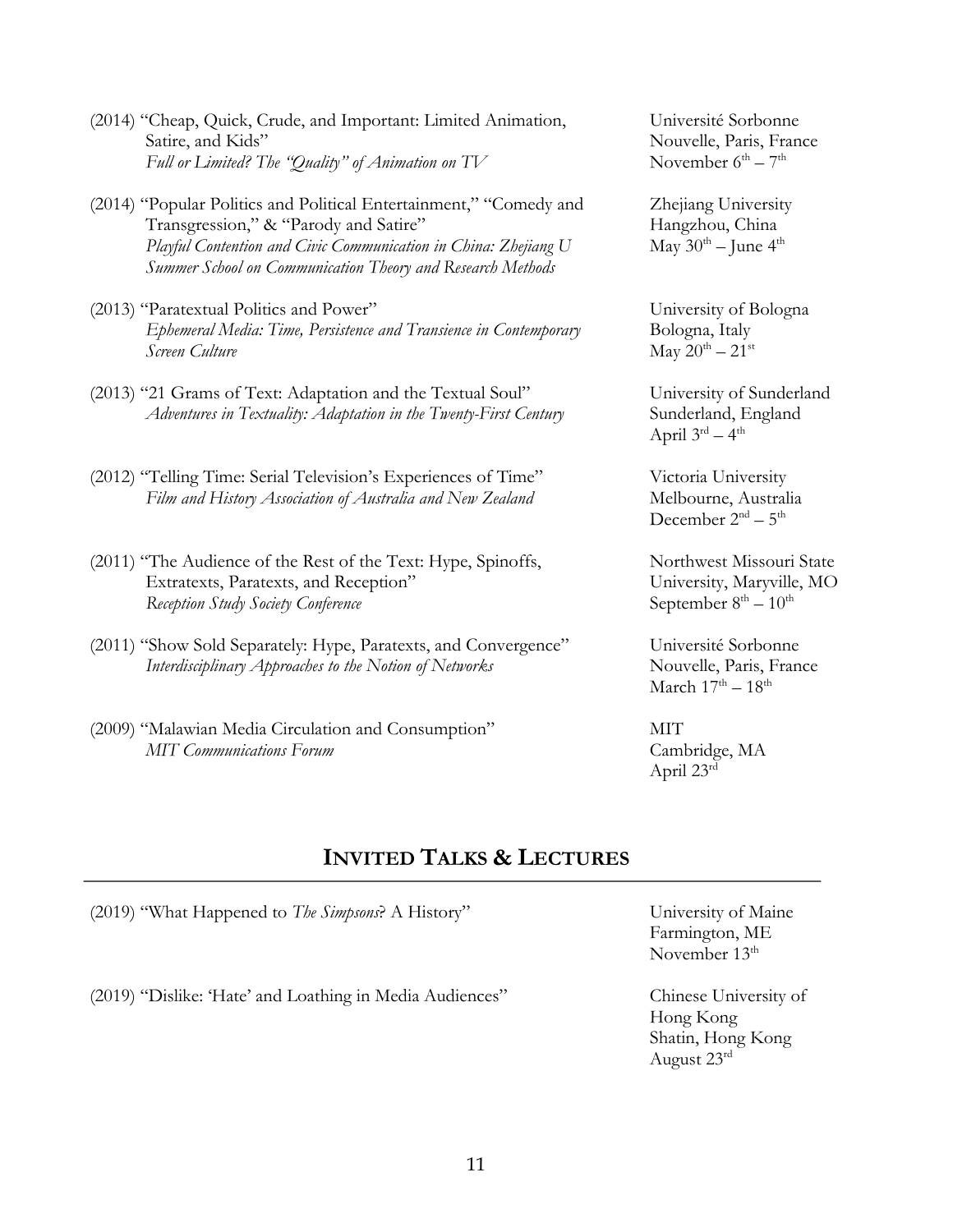- (2019) "Angry Voices: 'Hate,' Dislike, and Loathing in Media Audiences" Drexel University *Department colloquium* Philadelphia, PA
- (2016) "'More Than Meets the Eye': Public-Minded Paratexts" University of Georgia *Television History, The Peabody Archives, and Cultural Memory* Athens, GA
- (2016) "X Marks the Spot: How We Get to Television Shows and Why Soochow University It Matters" & "An Angry Voice: What it Means to Dislike Media" Suzhou, China
- (2015) Invited workshop attendee University of Georgia *Television History, The Peabody Archives, and Cultural Memory* Athens, GA
- (2014) "Parody, Satire, and Political Entertainment" Soochow University
- (2014) "Inter- and Para-Textuality" Notre Dame University *The Craft of Criticism Conference* South Bend, IN
- (2013) Invited panellist (2013) Invited panellist *Television and Television Studies in the Twenty-First Century* Ann Arbor, MI
- (2012) "Dolly in Malawi: Informal Economies and the Distribution Queensland University of of Entertainment in Malawi" Technology, Australia
- (2011) "Real (and) Funny: Animated TV Comedy's Political Voice" Harvard University *Televisual Satire: Mimicry, Puppets, Laughter* Cambridge, MA
- (2011) Invited panellist Communication Communication Communication Communication Communication Communication Communication Communication Communication Communication Communication Communication Communication Communication C *Breaking Boundaries: 2011 Symposium on Political Entertainment Media* Newark, DE
- (2011) "Dolly and *Deadwood* Go To Malawi: Media Circulation and Piracy" American University of
- (2010) "Show Sold Separately: Promos, Spoilers, and Other Northwestern University Media Paratexts" Evanston, IL

April  $26<sup>th</sup>$ 

October  $28^{th} - 30^{th}$ 

June  $15^{th} - 16^{th}$ 

November  $13<sup>th</sup> - 15<sup>th</sup>$ 

Suzhou, China June  $8<sup>th</sup>$ April  $25^{\text{th}} - 26^{\text{th}}$ 

September  $26^{th} - 28^{th}$ 

December 7<sup>th</sup>

June  $2<sup>nd</sup> - 3<sup>rd</sup>$ 

April  $8^{th} - 10^{th}$ 

Paris, Paris, France March  $16^{\text{th}}$ .

November  $5<sup>th</sup>$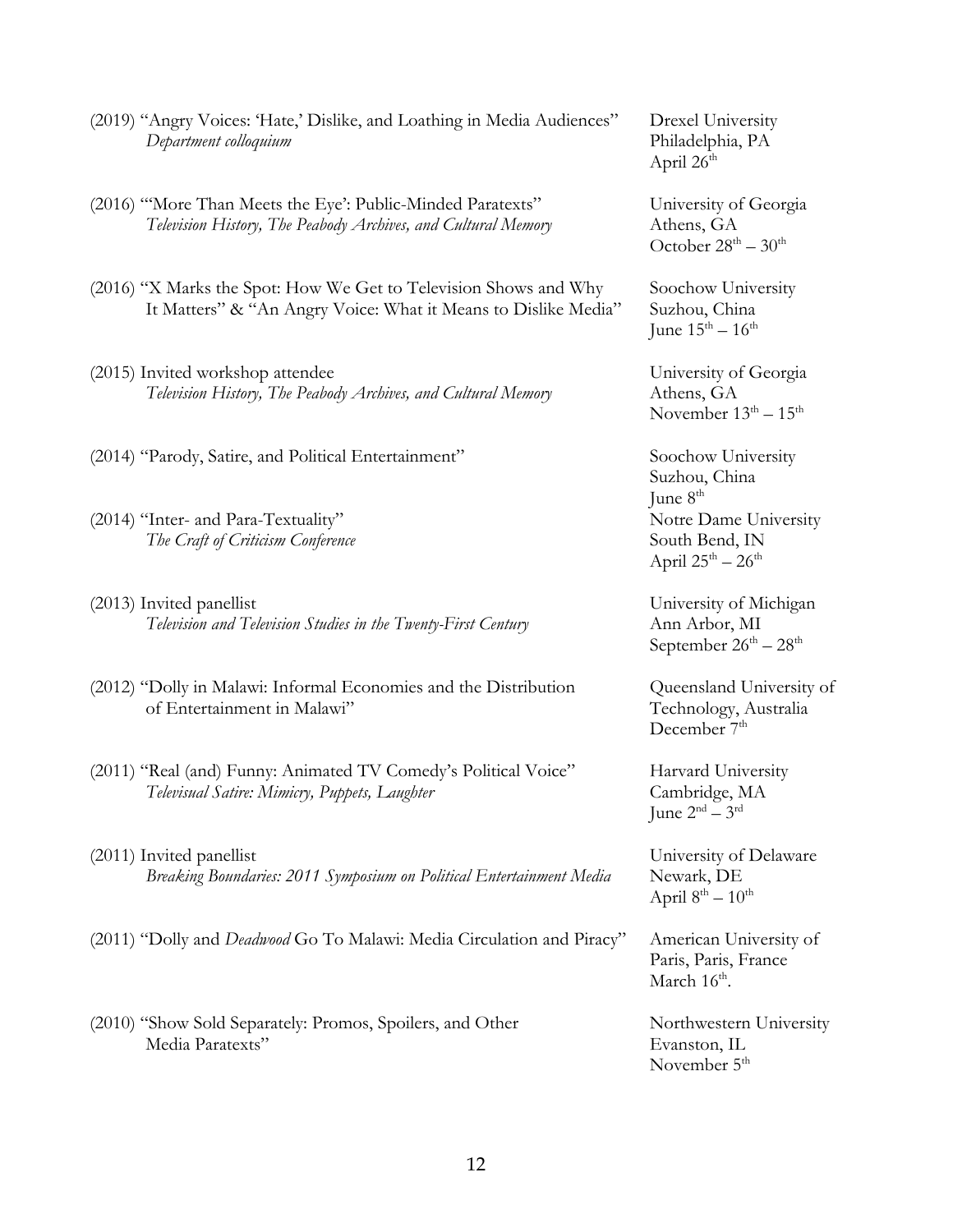| (2010) "Dolly and <i>Deadwood</i> Go to Malawi: Piracy, Happenstance,<br>and Other Forms of Media Circulation"<br>African Studies Program Lecture Series | U of Wisconsin, Madison<br>Madison, WI<br>October 13 <sup>th</sup>              |
|----------------------------------------------------------------------------------------------------------------------------------------------------------|---------------------------------------------------------------------------------|
| (2009) "Show Sold Separately: Art and/in Promotional Culture"<br>Blowing Up the Brand Conference                                                         | New York University<br>New York, NY<br>May $8^{th} - 9^{th}$                    |
| (2007) "Opening Remarks" (invited panellist)<br><b>Futures of Entertainment 2 Conference</b>                                                             | <b>MIT</b><br>Cambridge, MA<br>November $16^{\text{th}} - 17^{\text{th}}$       |
| (2007) "Homer Simpson Meets the World, or Comedy vs.<br>Cultural Imperialism"                                                                            | Middlebury College<br>Middlebury, VT<br>November 7 <sup>th</sup>                |
| (2006) "What Media Studies Can Learn from The Simpsons"                                                                                                  | Goldsmiths College<br>London, England<br>November 23rd                          |
| (2006) "The Meaning of Hype and Synergy: Film and Television<br>Paratexts"                                                                               | London Metropolitan<br>University, London, England<br>November 22 <sup>nd</sup> |
| (2001) "Pre-Viewing Lord of the Rings and Studying Audiences Online"                                                                                     | New York University<br>New York, NY<br>December 11 <sup>th</sup>                |

# **CONFERENCE PAPERS**

(2019) "In Defense of Delicious Dislike," *International Communication Association Conference*, Washington, DC;  $\text{May } 24^{\text{th}} - 28^{\text{th}}.$ 

(2018) "The Hated Shows of Relationships Past," *Console-ing Passions: International Conference on Television, Video, Audio, New Media, and Feminism*, Bournemouth, UK; July 11th – 13th.

(2018) "Dislike, Hate, Loathing, and Media Audiences," *International Communication Association Conference*, Prague, Czech Republic; May  $24^{th} - 28^{th}$ .

(2017) "Haters Gonna Dislike: Exploring the Thick Line Between Dislike and Hate," *International Communication Association Conference*, San Diego; May 24<sup>th</sup> – 29<sup>th</sup>.

(2017) "Sites of Piracy: Ethnography at the Point of Sale or Share," with Camilo Diaz Pino and Wan-Jun Lu, International Communication Association Conference, San Diego; May 24<sup>th</sup> – 29<sup>th</sup>.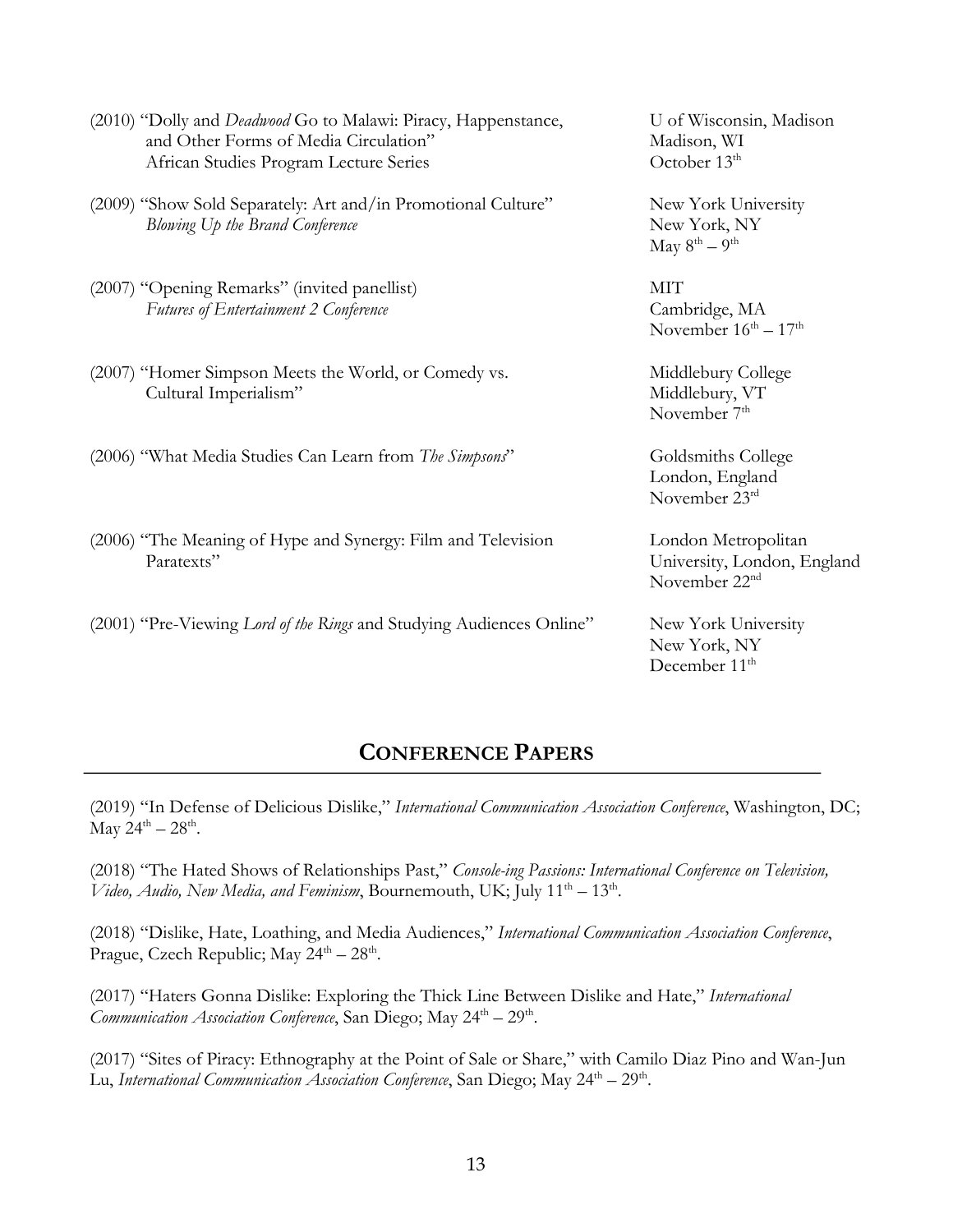(2017) "Rumphi, Malawi, Africa: The Variability of Regions in Media Consumption and Distribution," *Society for Cinema and Media Studies Conference*, Chicago, IL; March 22<sup>nd</sup> – 26<sup>th</sup>.

(2016) "Embracing the Bile: The Political Purpose of Anger," *International Communication Association Conference*, Fukuoka, Japan; June 9<sup>th</sup> – 14<sup>th</sup>.

(2016) "X Marks the Spot: How We Get to Television Shows and Why It Matters," *Society for Cinema and Media Studies Conference*, Atlanta; March 30<sup>th</sup> – April 3<sup>rd</sup>.

(2015) "Constructing the Taste of a New Generation: Branding and/as the Making of Audiences," *International Communication Association Conference*, San Juan, PR; May 21<sup>st</sup> – 25<sup>th</sup>.

(2015) "Decisions, Decisions: Choices and Givens in Watching Television, from Malawi to Madison," *International Communication Association Conference*, San Juan, PR; May 21<sup>st</sup> – 25<sup>th</sup>.

(2014) "Malawian Media, Tumbuka and African Identities," *International Communication Association Conference*, Seattle; May  $22<sup>nd</sup> - 26<sup>th</sup>$ .

(2014) "Mentoring Over and For the Long Haul," *Console-ing Passions Conference*, Columbia, MO; April 10<sup>th</sup>  $-12^{th}$ .

(2014) "Kickstarting the Paratext," with Ivan Askwith, *Society for Cinema and Media Studies Conference*, Seattle; March  $19^{th} - 23^{rd}$ .

(2014) "The Future of Comedy and Humor Studies," *Society for Cinema and Media Studies Conference*, Seattle; March  $19^{th} - 23^{rd}$ .

(2013) "What Were You Expecting? Negotiating the Mediated Center Through Annoyance," with Sarah Murray, *International Communication Association Conference*, London, UK; June 17<sup>th</sup> – 21<sup>st</sup>.

(2012) "Where in Africa is Malawi? Malawian Experiences of Global Media and Locality," *International Communication Association Conference*, Phoenix; May 24<sup>th</sup> – 28<sup>th</sup>.

(2011) "How Dolly and 50 Cent Got to Liwonde: Malawi and Media Mobility," *International Communication Association Conference*, Boston; May  $26^{th} - 30^{th}$ .

(2011) "Citizen Anti-Fan: The Politics of Dislike," *Society for Cinema and Media Studies Conference*, New Orleans; March  $10^{th} - 13^{th}$ .

(2011) "Who Among Us Does Not Belong? Finding Homes for Fans and Anti-Fans in the Academy," *Society for Cinema and Media Studies Conference*, New Orleans; March  $10^{th} - 13^{th}$ .

(2010) "What About Hate? Expanding Notions of the Academic Audience," *Fiske Matters: A Conference on John Fiske's Continuing Legacy for Cultural Studies*, Madison; June 11<sup>th</sup> – 12<sup>th</sup>.

(2010) "Conjuring Aura in the Age of Digital Reproduction: The Discursive Work of DVD Bonus Materials," Society for Cinema and Media Studies Conference, Los Angeles; March 17<sup>th</sup> – 21<sup>st</sup>.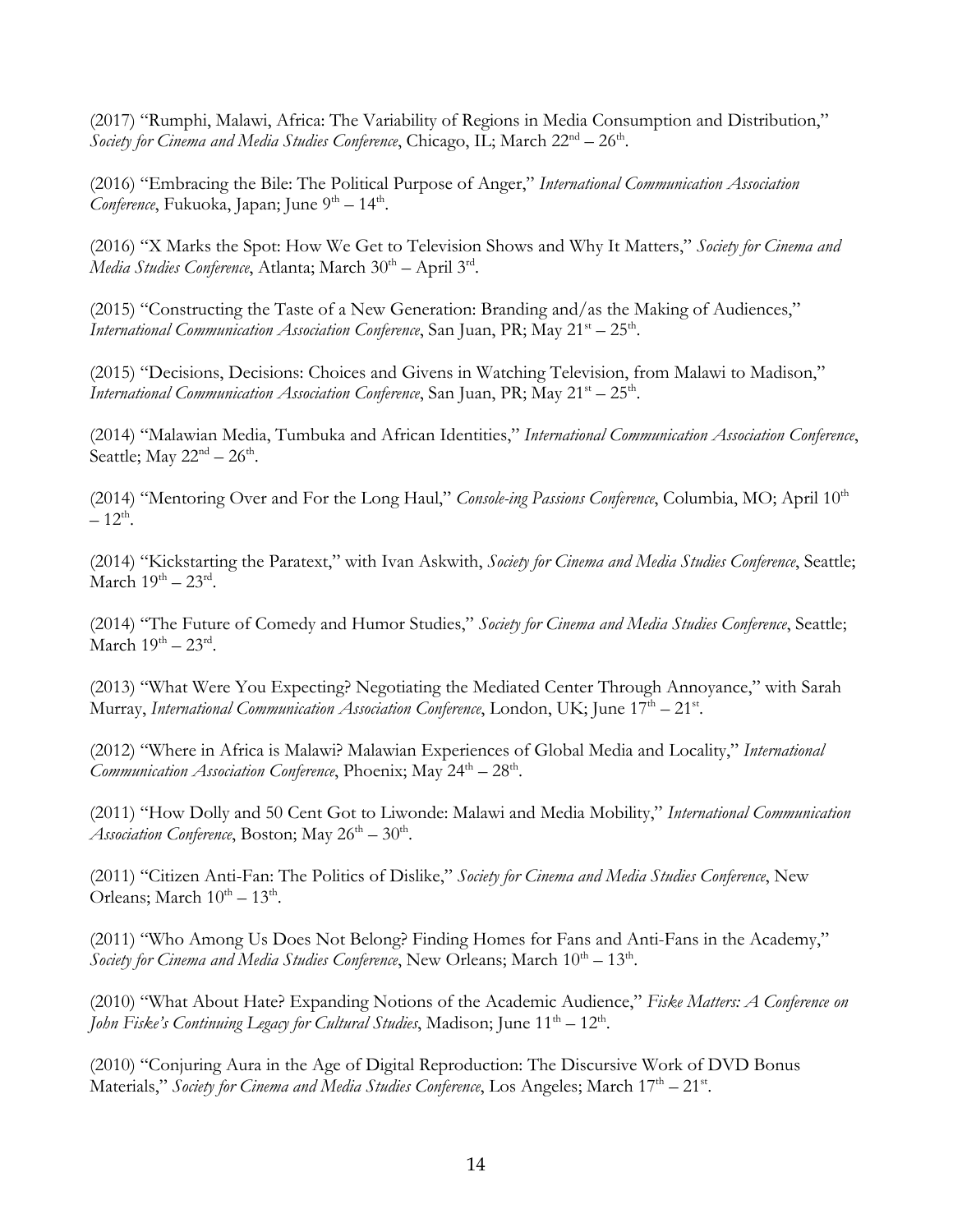(2009) "Dolly and Van Damme in Malawi," *International Communication Association Conference*, Chicago; May  $21^{\rm st} - 25^{\rm th}$ .

(2009) "The Presences and Absences of Governor Palin," *International Communication Association Conference*, Chicago; May  $21<sup>st</sup> - 25<sup>th</sup>$ .

(2008) "Animated Women," *Flow 2: A Critical Forum on Film and Television*, Austin, TX; October 9<sup>th</sup> – 11<sup>th</sup>.

(2008) "A Transmediated Television Studies for a Transmediated Television," *International Communication Association Conference*, Montreal; May  $22<sup>nd</sup> - 26<sup>th</sup>$ .

(2008) "Real (and) Funny: Animated TV Comedy's Political Voice," *International Communication Association Conference*, Montreal; May  $22<sup>nd</sup> - 26<sup>th</sup>$ .

(2008) "Where Is(n't) Springfield? Placing *The Simpsons* and Television," *Society for Cinema and Media Studies Conference*, Philadelphia; March 6<sup>th</sup> – 9<sup>th</sup>.

(2007) *Unboxing Television* workshop participant, organizer, and moderator of "Extensions of Television" panel, Cambridge, MA; November  $18<sup>th</sup> - 19<sup>th</sup>$ .

(2007) "Television Pre-Viewing and the Meaning of Hype," *International Communication Association Conference*, San Francisco; May  $24^{\text{th}} - 28^{\text{th}}$ . \* selected as a Top Paper in the Popular Communication Division \*

(2007) "News Junkies and Political Fandom," *International Communication Association Conference*, San Francisco; May  $24^{\text{th}} - 28^{\text{th}}$ .

(2007) "Which Audience, Or The Audience of What?," *International Communication Association Conference*, San Francisco; May  $24^{\text{th}} - 28^{\text{th}}$ .

(2007) "Trailers and the Creation of Meaning," *MIT Media in Transition 5 Conference*, Cambridge, MA; April  $27^{th} - 29^{th}$ .

(2007) "Can a Good Story Be 'Spoiled'? Lessons from *Lost*," *Society for Cinema and Media Studies Conference*, Chicago, IL; March  $8<sup>th</sup> - 11<sup>th</sup>$ .

(2006) "Watching Television Off-Television," *Flow: A Critical Forum on Film and Television*, Austin, TX; October  $26^{th} - 28^{th}$ .

(2006) "Just the Facts? Studying Serial Media," *Society for Cinema and Media Studies Conference*, Vancouver, BC; March  $2<sup>nd</sup> - 5<sup>th</sup>$ .

(2005) "Pop TV 198: The Academicization of Fandom," *International Communication Association Conference*, New York; May  $26^{th} - 30^{th}$ .

(2005) "Whose Story is This? Resurrecting the TV Author," *MIT Media in Transition 4 Conference: The Work of Stories*, Cambridge, MA; May  $6<sup>th</sup> - 8<sup>th</sup>$ .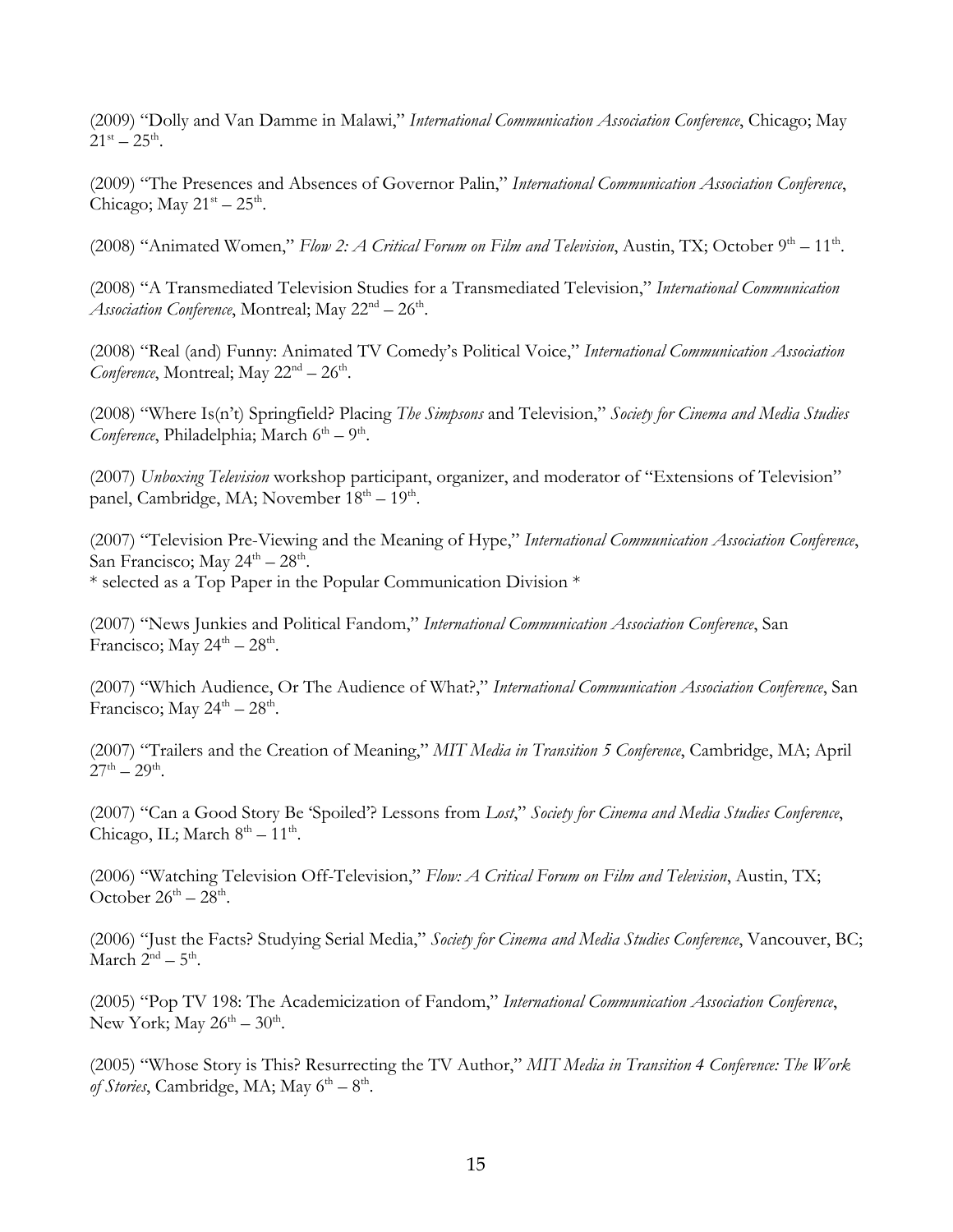(2004) "'I Really, Truly Hate This Show': A Taxonomy of Anti-Fandom," *Console-ing Passions: International Conference on Television, Video, Audio, New Media, and Feminism*, New Orleans, LA; May 30<sup>th</sup> – June 2<sup>nd</sup>.

(2004) "Funny But Smart, Smart But Funny: The Value of Parody,' *International Communication Association Conference*, New Orleans, LA; May  $27<sup>th</sup> - 31<sup>st</sup>$ .

(2004) "Examining the Extra Text: A Call for Paratextual Analysis," *International Communication Association Conference*, New Orleans, LA; May  $27<sup>th</sup> - 31<sup>st</sup>$ .

(2004) "The *Simpsons* Attitude: The Social and Political Value of Popular Satire," *Pacific Sociological Association Conference*, San Francisco, CA; April  $16<sup>th</sup> - 18<sup>th</sup>$ .

(2003) "Imagining America: *The Simpsons* and the Anti-Suburb Go Global," *International Communication Association Conference*, San Diego, CA; May  $23<sup>rd</sup> - 27<sup>th</sup>$ . \* selected as a Top Paper in the Popular Communication Division \*

(2003) "The Parody and the Preview: The Yin and Yang of Contemporary Television," *MIT Media in Transition 3 Conference: Television*, Cambridge, MA; May 2<sup>nd</sup> – 4<sup>th</sup>.

(2003) "Parodies, Previews, and the Porous Medium," *The Changing Faces of Television Conference*, London, UK; March 15<sup>th</sup>.

(2002) "Resurrecting the Author: Joss Whedon's Place in Buffy's Textual Universe," *Blood, Text and Fears: Reading Around 'Buffy the Vampire Slayer' Conference*, Norwich, UK; October  $19<sup>th</sup> - 20<sup>th</sup>$ .

(2002) "Genre Post-Parody: Form But No Ideology?", *Genre Conference*, London, UK; September 20<sup>th</sup>.

(2002) "Cynical Interpretive Communities: *The Simpsons* Meets the University Student," *International Association of Media and Communications Research Conference*, Barcelona, Spain; July  $21^{st} - 26^{th}$ .

(2002) "Exploring New Audiences: Anti-Fans, Non-Fans, and News Fans," *Crossroads in Cultural Studies Conference*, Tampere, Finland; June  $28<sup>th</sup> - \text{July } 2<sup>nd</sup>$ .

(2002) "As the Text Happens: Nonlinearity and the Television Series," *Media, Communications, and Cultural Studies Conference*, London, UK; January  $10^{th} - 11^{th}$ .

# **TEACHING**

### **Graduate Seminars**

Cultural Theory, 2019, 2014, 2012 Media Frames, 2018 "Important" Media, 2016 Audiences, Voice, and Identity, 2013 Media Audiences, 2011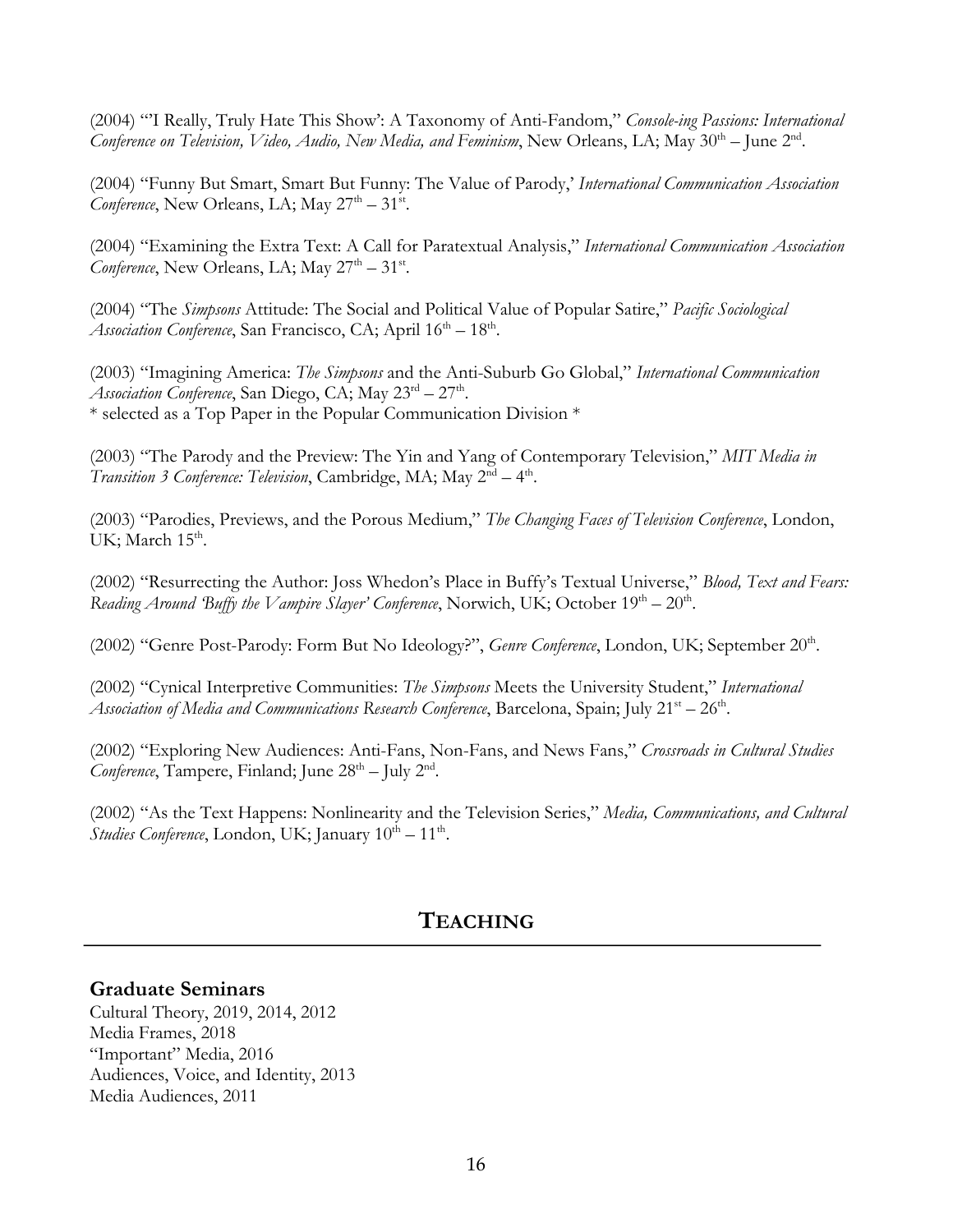Textuality: Beyond the Screen, 2010 International Communication, 2006

### **Graduate-Undergraduate Bridge Seminars**

Television Comedy, 2019, 2017, 2014, 2012, 2010, 2009 Television Criticism, 2013 Contemporary Primetime Serials, 2011 Media and Cultural Theory, 2010

### **Undergraduate Seminars**

Global Media Cultures, 2018 Television Criticism, 2017, 2015, 2014, 2011 New Media and Society, 2010 Class, Taste, and Mass Culture, 2009, 2008, 2007, 2006 Political Satire, 2008 Television and Society, 2008, 2007, 2006, 2005 Understanding Television, 2007 Honors Thesis Seminar, 2005, 2004 Media Audiences, 2004, 2003

### **Undergraduate Lectures**

Television Criticism (with 1 TA), 2020 Survey of Contemporary Media (with 3 TAs), 2019, 2018, 2016, 2015, 2014 Survey of Radio, Television, and Film as Mass Media (with 3 TAs), 2013, 2012 Media and National Identity, 2018, 2013, 2012, 2011, 2009, 2008, 2007, 2006, 2005 Structures of Mass Communication (with 5 TAs), 2005 International Media, 2005, 2004 Introduction to Mass Communication in America (with 5 TAs), 2004, 2003

### **Graduate Level Independent Studies**

Television & Textual Analysis, 2019 Affect, Bodies, and Audiences, 2019 Global Media Studies, 2019 Media Failure, 2015 Global Media and National Identities, 2013 Audience Research and Anti-Fandom, 2013 Film Audiences, 2012 Textual Theory, 2012 New Media, 2011, 2009 Media, Place, and Space, 2011 Media and Nationalisms, 2010 Media Audiences, 2010 Videogames, 2010 Parody and Mashups, 2010

### **Teaching Assistantships**

Reconceptualising the Media Audience (TA), 2003, 2002, 2001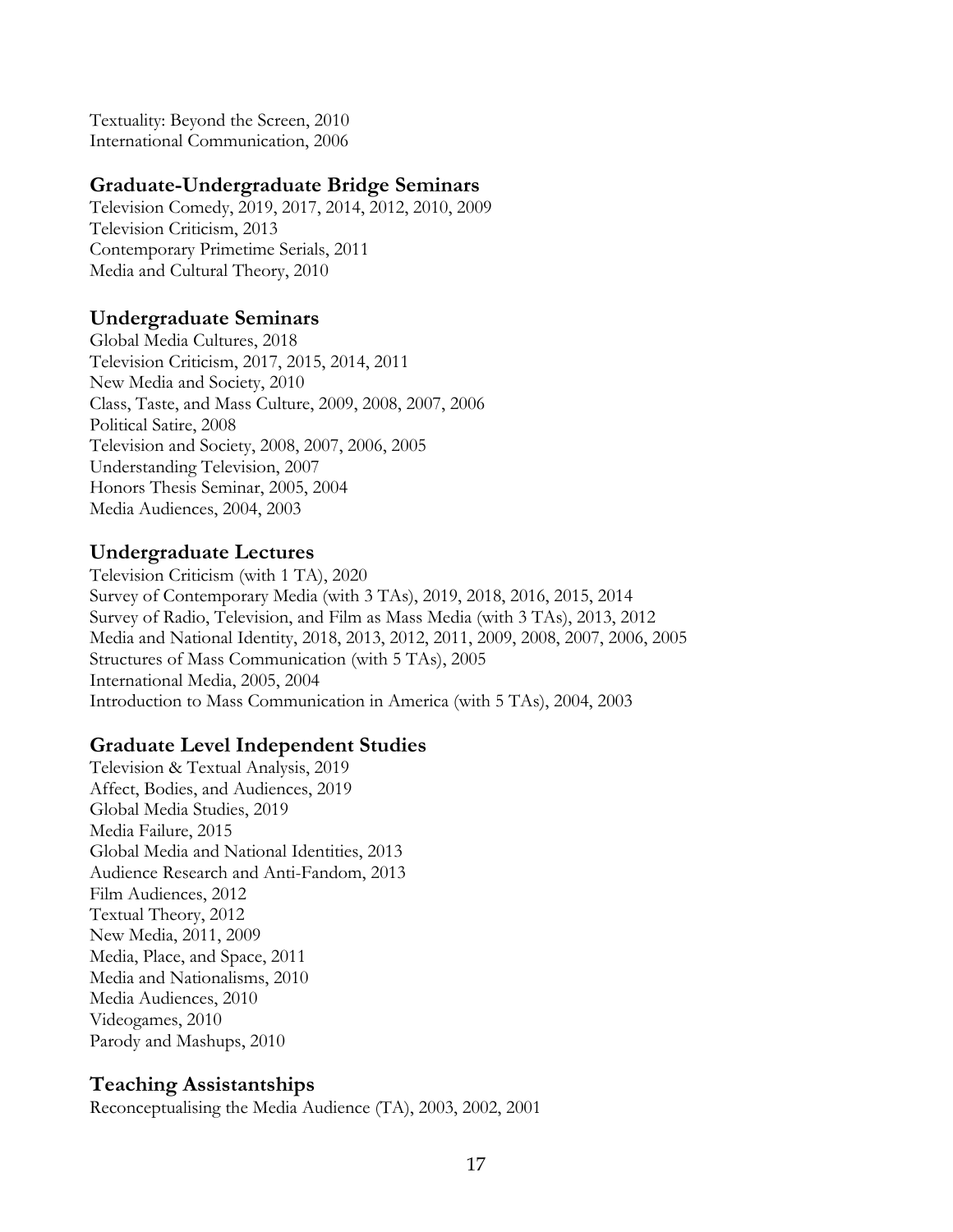# **PROFESSIONAL ACTIVITIES**

# **-- Thesis Examination and Advising --**

# **PhD Dissertation Committee Chair**

| Leah Steuer         | on audiences and affect (expected 2022)                                                                                                            |
|---------------------|----------------------------------------------------------------------------------------------------------------------------------------------------|
| Wan-Jun Lu          | on diasporic and hybrid identity communities and discourse online (expected 2020)                                                                  |
| Camilo Diaz-Pino    | "At the Center of the Periphery: Remediating Anime to and through Mexico<br>City''(2018)                                                           |
|                     | $placement = t$ enure-track Assistant Professor (West Chester University)                                                                          |
| Taylor Miller       | "Syndicated Queerness: Television Talk Shows, Rerun Syndication, and the Serials<br>of Norman Lear" (2017)                                         |
|                     |                                                                                                                                                    |
|                     | placement = tenure-track Assistant Professor (University of Georgia)<br>"Digital Diasporic Cultures and Everyday Media: The Vietnamese Diaspora in |
| Tony Tran           | Vancouver, Canada" (2017)                                                                                                                          |
|                     | placement = tenure-track Assistant Professor (Boston College)                                                                                      |
| Sarah Murray        | "Get Smarter: The Wearables, Carriables, and Shareables of Digital Self-                                                                           |
|                     | Actualization" (2016)                                                                                                                              |
|                     | placement = tenure-track Assistant Professor (University of Michigan)                                                                              |
| Evan Elkins         | "Regional Lockout: Geographic Restrictions, Digital Entertainment Platforms, and                                                                   |
|                     | Global Cultural Difference" (2015)                                                                                                                 |
|                     | placement = tenure-track Assistant Professor (Colorado State University)                                                                           |
| Myles McNutt        | "Location, Relocation, Dislocation: Television's Spatial Capital" (2015)                                                                           |
|                     | placement = tenure-track Assistant Professor (Old Dominion University)                                                                             |
| Kim Bjarkman        | "Not The Cosby Show': Comedy in the Age of Irony and Political                                                                                     |
|                     | Incorrectness" (2014)                                                                                                                              |
|                     | $placement = did not seek permanent academic employment$                                                                                           |
| Kyra Hunting        | "Genre's Disciplining Discourses: Cultural Difference and Contemporary Genre<br>Television" (2014)                                                 |
|                     | placement = tenure-track Assistant Professor (University of Kentucky)                                                                              |
| Elizabeth Ellcessor | "Access Ability: Policies, Practices, and Representations of Disability Online"<br>(2012)                                                          |
|                     | placement $=$ tenure-track Assistant Professor (University of Virginia)                                                                            |
| Nick Marx           | "From Bits to Bytes: Sketch Comedy in the Multi-Channel and Digital                                                                                |
|                     | Convergence Eras" (2012)                                                                                                                           |
|                     | placement = tenured Associate Professor (Colorado State University)                                                                                |
| Erin Copple Smith   | "The Logics of Synergy: Media Conglomerates and Cross-Promotional<br>Practices" (2012)                                                             |
|                     | placement = tenured Associate Professor (Austin College)                                                                                           |
| Matt Sienkiewicz    | "From All Directions: Globalization and the Struggle for Independent                                                                               |
|                     | Palestinian Media" (2011)                                                                                                                          |
|                     | $placement = truncated Associate Professor (Boston College)$                                                                                       |
|                     |                                                                                                                                                    |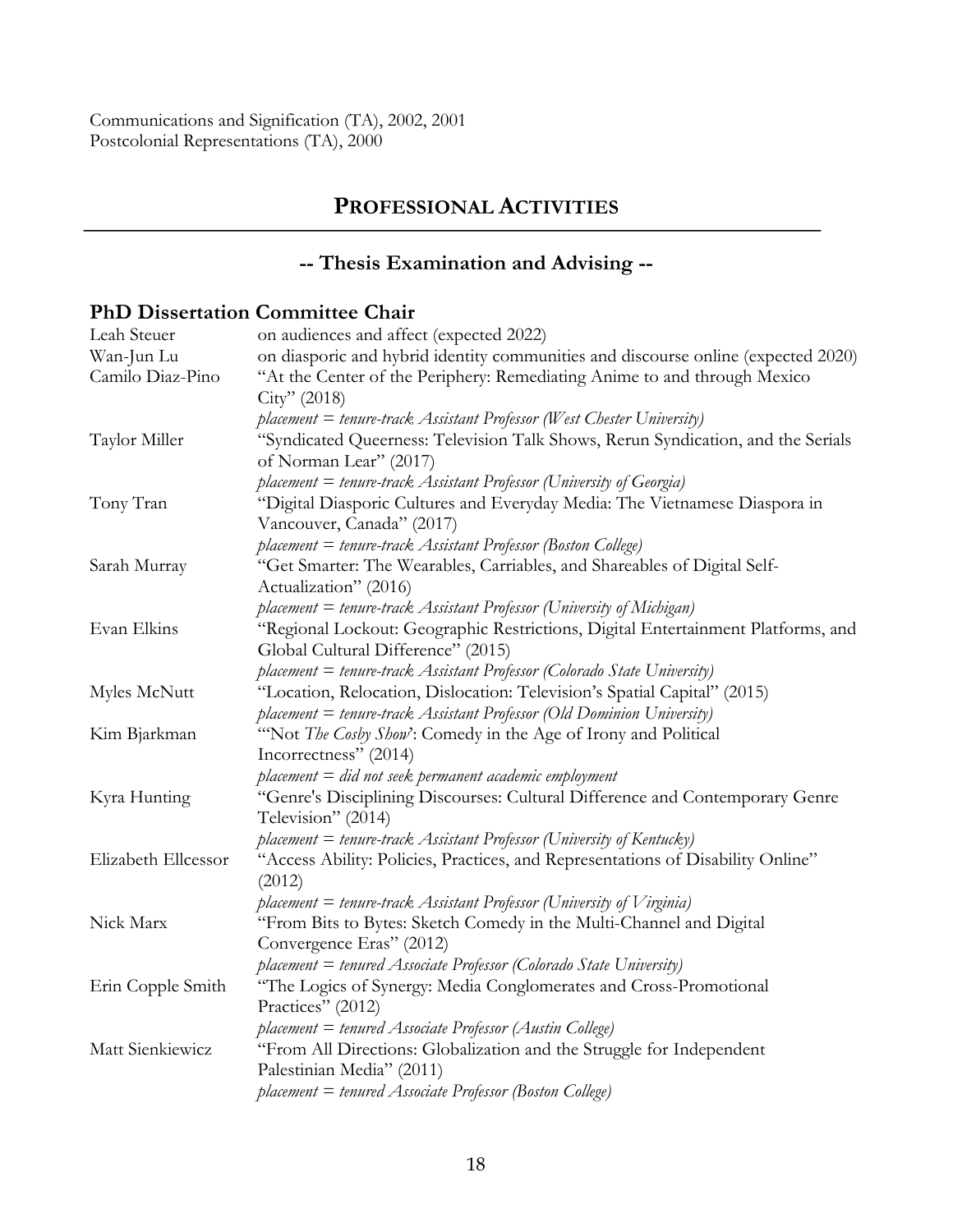# **PhD Dissertation Committee Member**

| Jacqueline Land         | on Indigenous media activism (expected 2022)                                                                                      |
|-------------------------|-----------------------------------------------------------------------------------------------------------------------------------|
| Jacob Mertens           | on video game microtransactions and producer-audience interactions (expected<br>2021)                                             |
| Hamidreza Nassiri       | on Iranian cinema in the digital era (expected 2021)                                                                              |
| Jennifer Smith          | on the comic book industry (expected 2021)                                                                                        |
| Nicholas Benson         | "Create, Reboot, Repeat: Franchise Management and Textual Evolution in the<br>Cultural Industries" (2019)                         |
| Caroline Leader         | "Branding the Disney Princess: Femininity, Family, and Franchising" (2019)                                                        |
| Jonah Horwitz           | "Live Television Drama and Its Cinematic Legacies" (2018)                                                                         |
| Nora Stone              | "Marketing the Real: The Creation of a Multilayered Market for Documentary<br>Cinema" (2018)                                      |
| Andrew Peck             | "The Memetic Vernacular: Everyday Argument in the Digital Age" (2017)                                                             |
| Andrew Zolides          | "Cult of Personalities: The Influence Economy of Digital Culture" (2017)                                                          |
| Christopher Cwynar      | "Waves of Renewal: English-Language North American Public Service Radio from<br>Television to Mobile Media" (2016)                |
| <b>Andrew Bottomley</b> | "Internet Radio: A History of a Medium in Transition" (2016)                                                                      |
| Nora Patterson          | "Radio Redux: The Persistence of Soundwork in the Post-Network Era" (2016)                                                        |
| Alyx Vesey              | "A Synchronous Process: Musicians' Labor and Identity as Television Industry<br>Practice" (2016)                                  |
| Lindsay Hogan           | "Producing (Be)Tween Stars and Screens: Stardom and Youth Media Cultures"<br>(2016)                                               |
| Ashley Hinck            | "Fan-Based Performances of Citizenship: Fandom, Public Engagement, and<br>Politics" (2015)                                        |
| Kit Hughes              | "Corporate Channels: How American Business and Industry Made Television<br>Useful" (2015)                                         |
| Casey Schmitt           | "The Hiker and the Trail: Rhetoric and Implacement in Designated Natural Areas"<br>(2015)                                         |
| Danny Kimball           | "Policies, Pipes, and Publics: The Politics of Net Neutrality Discourse and<br>the Regulation of Internet Infrastructures" (2014) |
| Joshua Jackson          | "Streaming Screens: YouTube and Redefining Cultural Production" (2013)                                                            |
| Joshua Shepperd         | "Electric Education: How the Media Reform Movement Built Public                                                                   |
|                         | Broadcasting in the US, 1934 - 1952" (2013)                                                                                       |
| Germaine Halegoua       | "New Mediated Spaces and the Urban Environment" (2012)                                                                            |
| Sreya Mitra             | "Screening the Nation: Producing the Bollywood Star in Contemporary<br>India" (2012)                                              |
| Amy Barber              | "Woods of Their Own: Feminism, Community, Music, and Politics at the<br>Michigan Womyn's Music Festival" (2011)                   |
| Megan Ankerson          | "Dot Com Design: Cultural Production of the Commercial Web in the<br>Internet Bubble (1993 – 2003)" (2010)                        |

# **PhD External Committee Member**

| Jonathon Lundy  | "Toying with Generational Identity," Drexel University (expected 2021)            |
|-----------------|-----------------------------------------------------------------------------------|
| Anat Sela Inbar | "The Hermeneutics of Casting: Stardom and Intertextuality in Contemporary         |
|                 | Israeli Television Drama," Hebrew University of Jerusalem, Israel (expected 2020) |
| Yiyi Yin        | "The Embodiment of Fan-Object Relation in the Era of Digitalization: The          |
|                 | Evolving Trans-Fandom in China," Chinese University of Hong Kong (2019)           |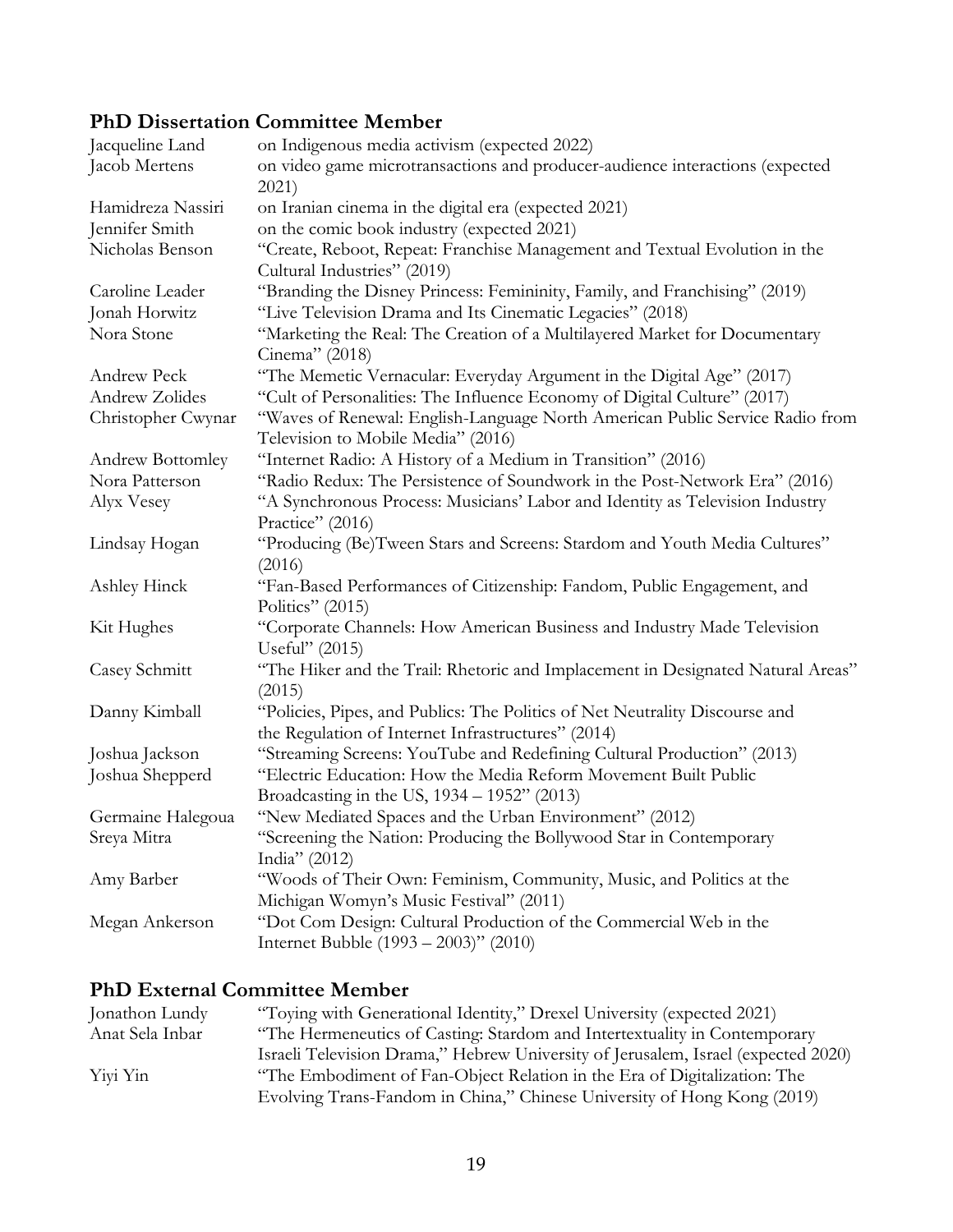| Mitchell Bard     | "A 'Fair and Balanced' News Operation? Fox News' Content and Practices in       |
|-------------------|---------------------------------------------------------------------------------|
|                   | Prime Time," Journalism and Mass Communication (2015)                           |
| Alfred Martin     | "Trapped in a Generic Closet: Black-Cast Television Sitcoms and Black Gay Men," |
|                   | University of Texas, Austin (2015)                                              |
| Meagan Rothschild | "Two-Way Play: Early Listeners' Experiences With Bidirectional Television,"     |
|                   | Curriculum and Instruction (2015)                                               |
| Anne Gilbert      | "Fan, Inc.: Interactivity, Industry, and Audiences in Contemporary Popular      |
|                   | Culture," Rutgers University (2014)                                             |
| Bethany Wood      | "Capital Complex: Valuations of Femininity in 1920s Stage Adaptations from      |
|                   | Women's Culture," Theatre and Drama (2012)                                      |

### **-- Departmental and University Activities --**

### **University of Wisconsin, Madison, Dept of Communication Arts Service Positions**

Media and Cultural Studies Point Person, 2010 – 2014, 2018+ Mentor, Lori Kido Lopez, 2013+ Post-Tenure Review Committee Chair, Derek Johnson, 2019 – 2019 Search Committee, Digital Studies, Co-Chair, 2010 – 2011 Search Committee, Media and Cultural Studies, Chair, 2011 – 2012 Tenure Committee Chair, Derek Johnson, 2013-14 Tenure Committee Chair, Eric Hoyt, 2016-17 Tenure Committee Chair, Lori Kido Lopez, 2016-17 Tenure Committee Co-Chair, Jeremy Morris, 2016-17 **Director of Graduate Studies, 2018+**

### **University of Wisconsin, Madison, Dept of Communication Arts Committee Service**

Awards Committee, 2010 – 2014, 2017+ Budget and Salaries Committee, 2009 – 2014, 2016 – 2019 Departmental Review Committee, 2013 Digital Committee, 2011 – 2013 Executive Committee, 2009+ Graduate Committee, 2009+ Instructional Design Adhoc Committee, 2019-2020 Personnel & Tenure Committee, 2009 – 2014, 2018 – 2019 Promotion Case to Full Profession, Derek Johnson, 2019 Romnes Award Case Writer, Derek Johnson, 2019 Search Committee, Rhetoric, 2009 – 2010 Search Committee, Media and Cultural Studies, 2010 – 2011 Search Committee, Digital Production, 2011 – 2012 Speakers Committee, 2009 – 2013, 2017+ Undergraduate Committee, 2012

### **University of Wisconsin, Madison Service**

Member, Mellon Wisconsin Graduate Student Fellowship Screening Committee, 2017, 2018, 2019 Chair, External Review, Department of African Cultural Studies, 2016 Chair, External Review, Department of Psychology Graduate Program, 2015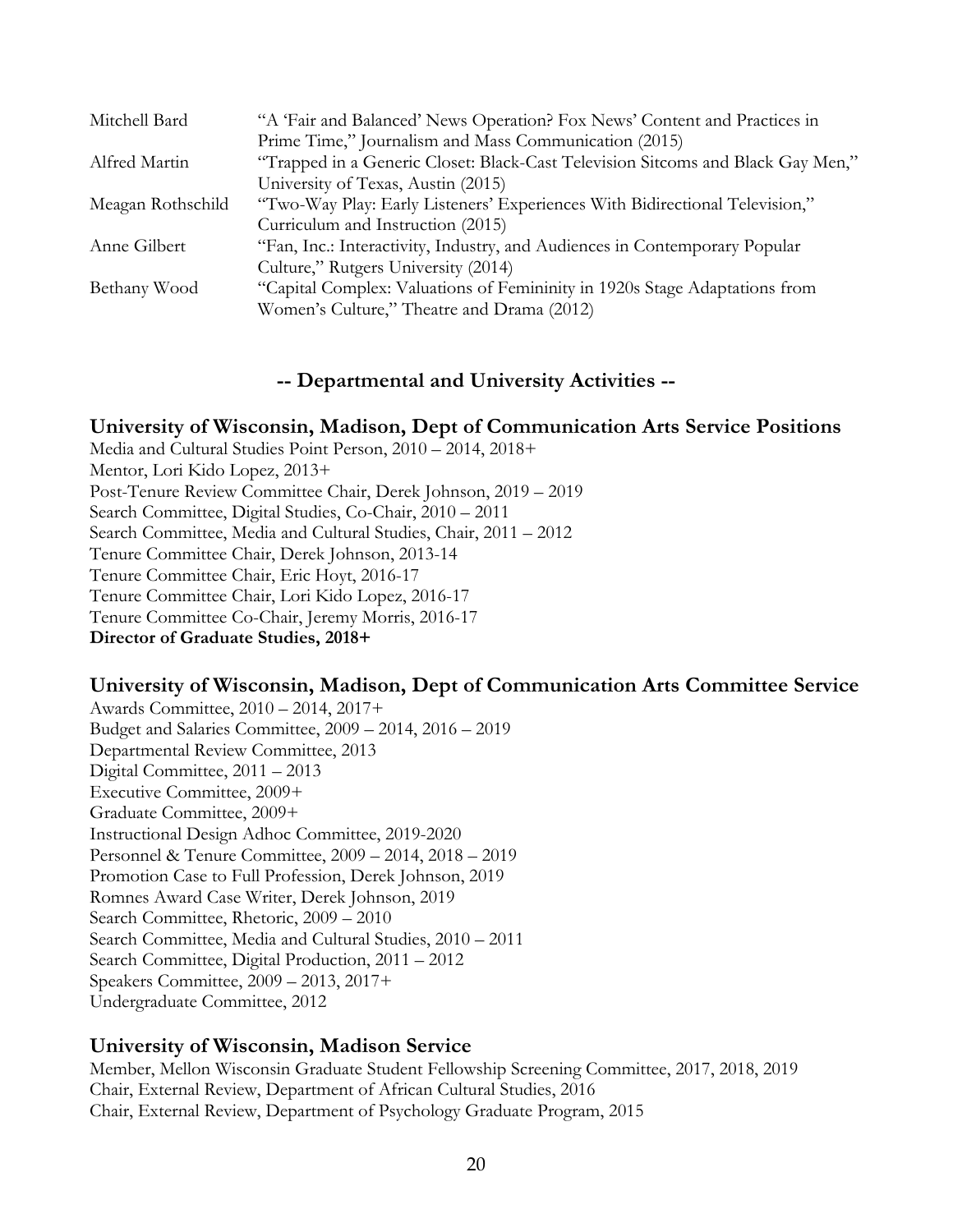Center for Visual Cultures Steering Board, 2015 – 2018 Digital Studies Initiative Planning Committee, 2010 – 2014 Fulbright Screening and Interviews, 2010 – 2013 Mentor, Rebekah Willett, School of Library and Information Studies, 2012 – 2017 Wisconsin Information and Communication Initiative, 2013 – 2014

# **Fordham University, Dept of Communication and Media Studies Service**

Graduate Committee, 2007 – 2009 Kavanaugh Scholarship Committee, 2005 – 2009 Merit Committee, 2006 – 2009 Search Committee, Film and Television, 2007 – 2008 Search Committee, Film and Television, 2008 – 2009 Undergraduate Advisor, 2005 – 2009 Webmaster, 2006 – 2009

### **Fordham University Service**

Freshman & Sophomore Advisor, 2006 – 2009 Guest Lecturer, Admitted Freshman Trial Class Day, 2006 – 2009

### **University of California, Berkeley, Mass Communications Program Service**

Admissions Committee, 2004 – 2005 Undergraduate Advisor, 2003 – 2005

# **Goldsmiths College, Dept of Media and Communication Studies Service**

Student Representative, 2000 – 2002

# **-- External Academic Leadership --**

### **Chair (2012-2014) and Vice Chair (2010-2012)**

Popular Communication Division, International Communication Association

### **Nominating Committee**

Society for Cinema and Media Studies, 2009 – 2011, 2016 – 2019

### **Party Planner**

Television Studies Interest Group, Society for Cinema and Media Studies, 2008

# **-- Conference Organizing --**

### **Pre-Conference Planner and Organizer, Popular Communication Division, ICA**

Designing and Publishing Global Scholarship, May 2017, San Diego, CA Stuart Hall and the Future of Media and Cultural Studies, May 2015, San Juan, Puerto Rico Placing the Aesthetic in Popular Culture: Quality, Value, and Beauty, May 2011, Boston, MA *(each ~50 speakers/participants)*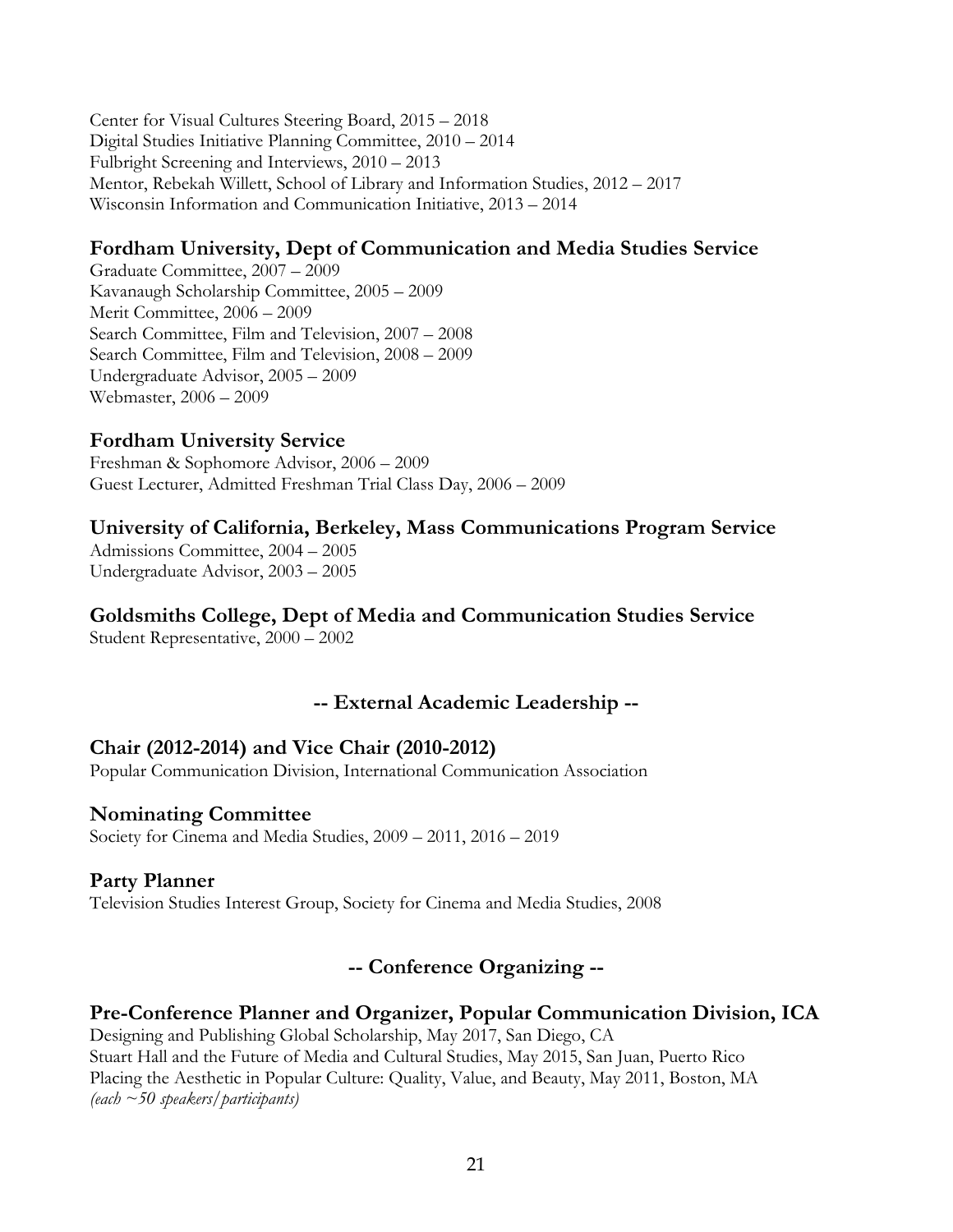# **Conference Co-Organizer**

Race and Media Conference, October 2014, Madison, WI

### **Program Planner, Popular Communication Division, International Communication Association**

May 2014, Seattle, WA June 2013, London, UK May 2012, Phoenix, AZ *(coordinated ~150 paper submissions, 40 panel submissions, 100 reviewers each time)*

# **Conference Organizer and Conceiver**

Television Comedy Conference, October 2010, Madison, WI *(40 speakers/participants)*

### **Conference Organizing Committee**

Fiske Matters Conference, June 2010, Madison, WI *(60 speakers/participants)*

# **Conference Organizer and Conceiver**

Unboxing Television Workshop; November 2007, Cambridge, MA *(30 speakers/participants)*

# **Conference Organizer and Conceiver**

Changing Faces of Television Conference; March 2003, London, UK *(20 speakers, 80 participants)* 

### **Conference Organizer**

After Media Studies Conference; April 2002, London, UK *(25 speakers, 120 participants)*

# **-- Adjudication --**

### **Board of Jurors**

George Foster Peabody Awards (2014 – 2020) Requires viewing or listening to  $\sim$  400 radio programs, podcasts, news programs, documentaries, web/interactive texts, television entertainment programs, children's programs, and public service and educational specials each Spring, and attending three judging meetings.

### **Book Award Reviewer**

Donald McGannon Award for Social and Ethical Relevance in Communications Policy Research (2008)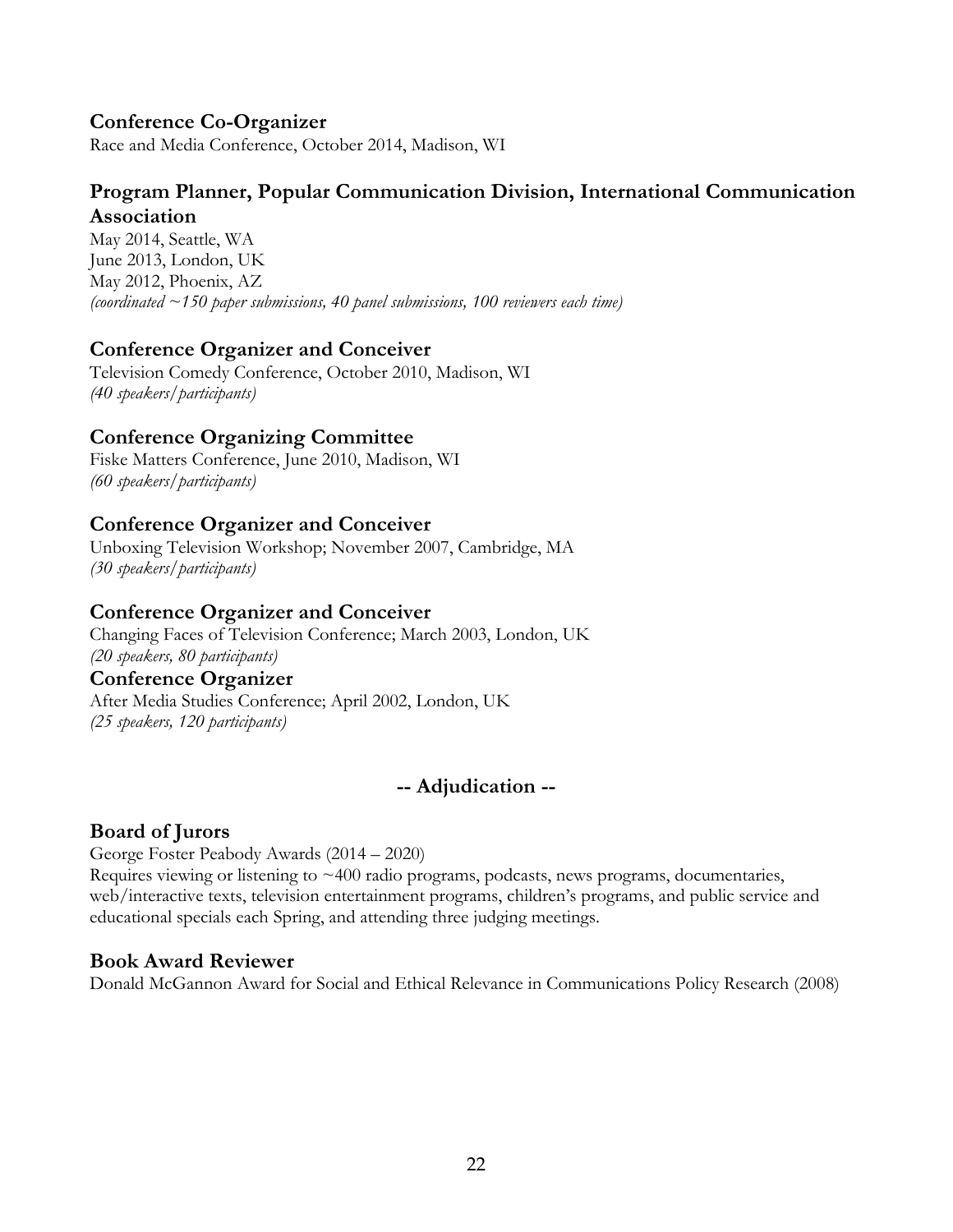### **-- Editing and Reviewing --**

#### **Chief Editor**

*International Journal of Cultural Studies* (2018+) Associate Editor, 2016 – 2017

#### **Editor**

*Critical Cultural Communication* series, NYU Press (2014+) *Popular Communication: The International Journal of Media and Culture* (2006 – 2012)

#### **Editor and Co-Founder**

*Antenna: Responses to Media and Culture* (http://blog.commarts.wisc.edu) (2009-2016)

#### **Editorial Board Member and Reviewer**

*Communication and the Public* (2014+) *Communication, Culture, and Critique* (2017+) *Critical Studies in Media Communication* (2007+) *Cinema Journal* (2013–2017) *Cultural Science Journal* (2017+) *International Journal of Cultural Studies* (2007+) *Popular Communication: The International Journal of Media and Culture* (2009+) *Television and New Media* (2014+) *Transformative Works and Culture* (2008+)

### **Journal Submission Reviewer (in addition to above)**

*Adaptation Communication and Critical/Cultural Studies Communication, Culture, and Critique Communication and Society Communication and Sport Communication Studies Communication Theory Convergence: The International Journal of Research into New Media Technologies Electronic Journal of Communication European Journal of Cultural Studies Humor: International Journal of Humor Research Intensities: The Journal of Cult Media International Journal of Communication*

#### **Book Manuscript and Proposal Reviewer**

Blackwell Bloomsbury Continuum Columbia University Press Edinburgh University Press

*International Journal of Press/Politics Journalism Journal of Communication Mass Communication and Society Media, Culture and Society Men and Masculinities New Media and Society Particip@tions: International Journal of Audience Research Studies in American Humor Television and New Media Velvet Light Trap Western Journal of Communication* 

Indiana University Press Lever Press MIT Press New York University Press Palgrave MacMillan